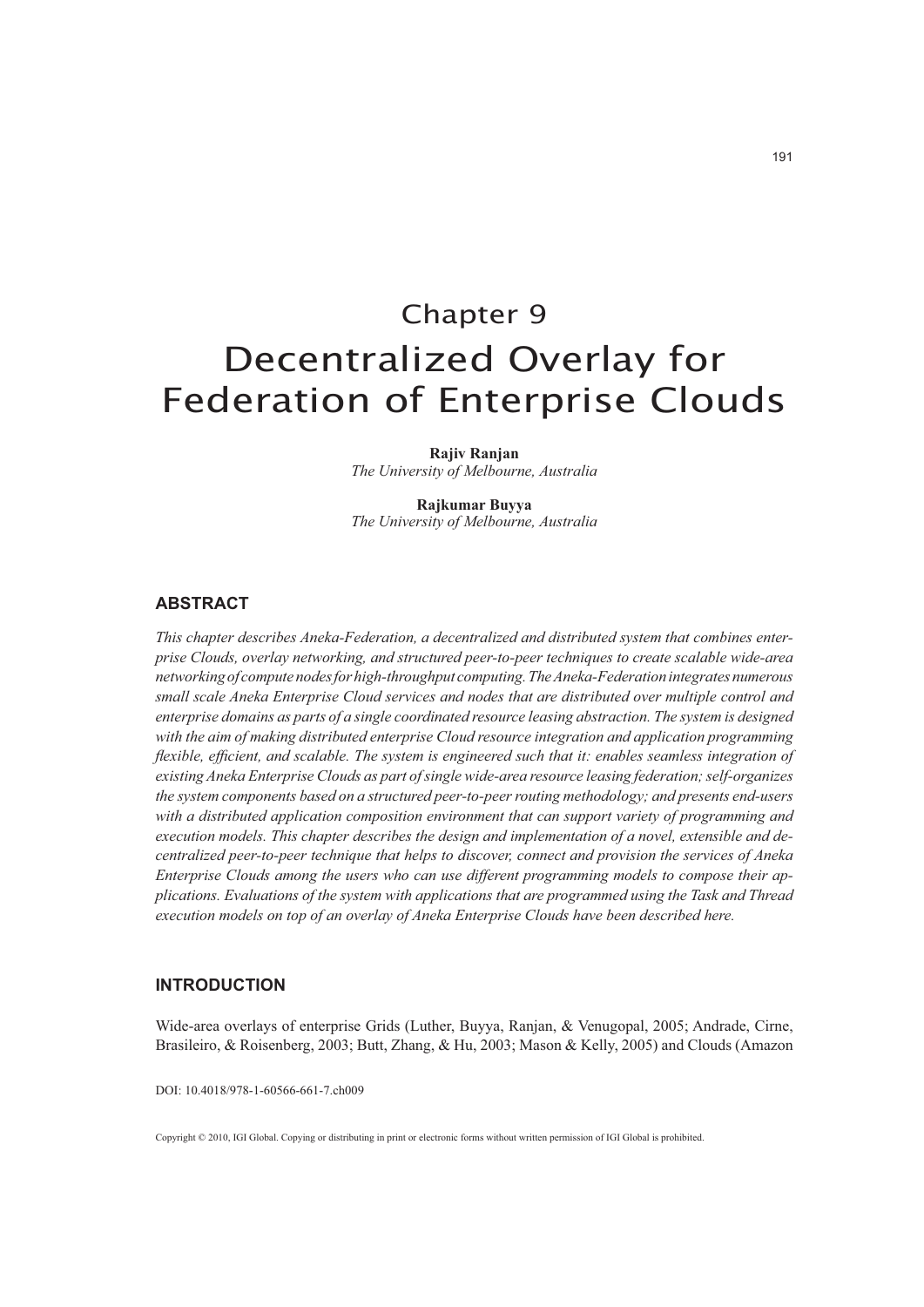Elastic Compute Cloud, 2008; Google App Engine, 2008; Microsoft Live Mesh, 2008; Buyya, Yeo, Venugopal, 2008) are an appealing platform for the creation of high-throughput computing resource pools and cross-domain virtual organizations. An enterprise Cloud<sup>1</sup> is a type of computing infrastructure that consists of a collection of inter-connected computing nodes, virtualized computers, and software services that are dynamically provisioned among the competing end-user's applications based on their availability, performance, capability, and Quality of Service (QoS) requirements. Various enterprise Clouds can be pooled together to form a federated infrastructure of resource pools (nodes, services, virtual computers). In a federated organisation: (i) every participant gets access to much larger pools of resources; (ii) the peak-load handling capacity of every enterprise Cloud increases without having the need to maintain or administer any additional computing nodes, services, and storage devices; and (iii) the reliability of a enterprise Cloud is enhanced as a result of multiple redundant clouds that can efficiently tackle disaster condition and ensure business continuity.

Emerging enterprise Cloud applications and the underlying federated hardware infrastructure (Data Centers) are inherently large, with heterogeneous resource types that may exhibit temporal resource conditions. The unique challenges in efficiently managing a federated Cloud computing environment include:

- **Large scale:** composed of distributed components (services, nodes, applications, users, virtualized computers) that combine together to form a massive environment. These days enterprise Clouds consisting of hundreds of thousands of computing nodes are common (Amazon Elastic Compute Cloud, 2008; Google App Engine, 2008; Microsoft Live Mesh, 2008) and hence federating them together leads to a massive scale environment;
- **Resource contention:** driven by the resource demand pattern and a lack of cooperation among end-user's applications, particular set of resources can get swamped with excessive workload, which significantly undermines the overall utility delivered by the system; and
- **Dynamic:** the components can leave and join the system at will.

The aforementioned characteristics of the infrastructure accounts to significant development, system integration, configuration, and resource management challenges. Further, the end-users follow a variety of programming models to compose their applications. In other words, in order to efficiently harness the computing power of enterprise Cloud infrastructures (Chu, Nandiminti, Jin, Venugopal, & Buyya, 2007; Amazon Elastic Compute Cloud, 2008; Google App Engine, 2008; Microsoft Live Mesh, 2008), software services that can support high level of scalability, robustness, self-organization, and application composition flexibility are required.

This chapter has two objectives. The first is to investigate the challenges as regards to design and development of decentralized, scalable, self-organizing, and federated Cloud computing system. The second is to introduce the Aneka-Federation software system that includes various software services, peer-to-peer resource discovery protocols and resource provisioning methods (Ranjan, 2007; Ranjan, Harwood, & Buyya, 2008) to deal with the challenges in designing decentralized resource management system in a complex, dynamic and heterogeneous enterprise Cloud computing environment. The components of the Aneka-Federation including computing nodes, services, providers and end-users self-organize themselves based on a structured peer-to-peer routing methodology to create a scalable wide-area overlay of enterprise Clouds. In rest of this chapter, the terms Aneka Cloud(s) and Aneka Enterprise Cloud(s) are used interchangeably.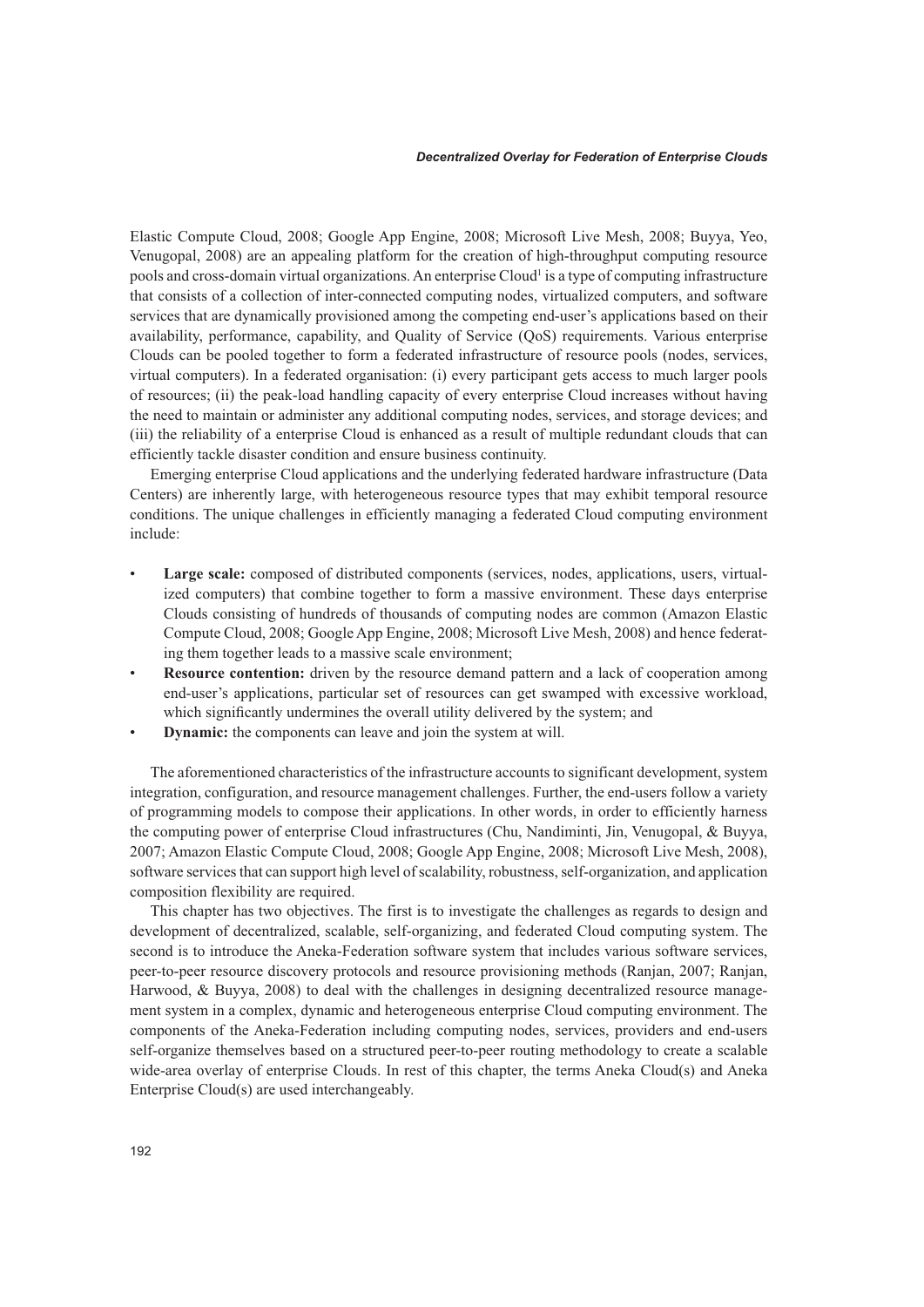The unique features of Aneka-Federation are: (i) wide-area scalable overlay of distributed Aneka Enterprise Clouds (Chu et al., 2007); (ii) realization of a peer-to-peer based decentralized resource discovery technique as a software service, which has the capability to handle complex resource queries; and (iii) the ability to enforce coordinated interaction among end-users through the implementation of a novel decentralized resource provisioning method. This provisioning method is engineered over a peer-to-peer routing and indexing system that has the ability to route, search and manage complex coordination objects in the system.

The rest of this chapter is organized as follows: First, the challenges and requirements related to design of decentralized enterprise Cloud overlays are presented. Next, follows a brief introduction of the Aneka Enterprise Cloud system including the basic architecture, key services and programming models. Then, a finer detail related to the Aneka-Federation software system that builds upon the decentralized Content-based services is presented. Comprehensive details on the design and implementation of decentralized Content-based services for message routing, search, and coordinated interaction follows. Next, the experimental case study and analysis based on the test run of two enterprise Cloud applications on the Aneka-Federation system is presented. Finally, this work is put in context with the related works. The chapter ends with a brief conclusion.

## **DESIGNING DECENTRALIZED ENTERPRISE CLOUD OVERLAY**

In decentralized organization of Cloud computing systems both control and decisions making are decentralized by nature and where different system components interact together to adaptively maintain and achieve a desired system wide behavior. A distributed Cloud system configuration is considered to be decentralized "*if none of the components in the system are more important than the others, in case that one of the component fails, then it is neither more nor less harmful to the system than caused by the failure of any other component in the system*".

A fundamental challenge in managing the decentralized Cloud computing system is to maintain a consistent connectivity between the components (self-organization) (Parashar & Hariri, 2007). This challenge cannot be overtaken by introducing a central network model to connect the components, since the information needed for managing the connectivity and making the decisions is completely decentralized and distributed. Further, centralized network model (Zhang, Freschl, & Schopf, 2003) does not scale well, lacks fault-tolerance, and requires expensive server hardware infrastructure. System components can leave, join, and fail in a dynamic fashion; hence it is an impossible task to manage such a network centrally. Therefore, an efficient decentralized solution is mandatory that can gracefully adapt, and scale to the changing conditions.

A possible way to efficiently interconnect the distributed system components can be based on structured peer-to-peer overlays. In literature, structured peer-to-peer overlays are more commonly referred to as the Distributed Hash Tables (DHTs). DHTs provide hash table like functionality at the Internet scale. DHTs such as Chord (Stoica, Morris, Karger, Kaashoek, & Balakrishnan, 2001), CAN (Ratnasamy, Francis, Handley, Karp, & Schenker, 2001), Pastry (Rowstron & Druschel, 2001), and Tapestry (Zhao, Kubiatowicz, & Joseph, 2001) are inherently self-organizing, fault-tolerant, and scalable. DHTs provide services that are light-weight and hence, do not require an expensive hardware platform for hosting, which is an important requirement as regards to building and managing enterprise Cloud system that consists of commodity machines. A DHT is a distributed data structure that associates a key with a data.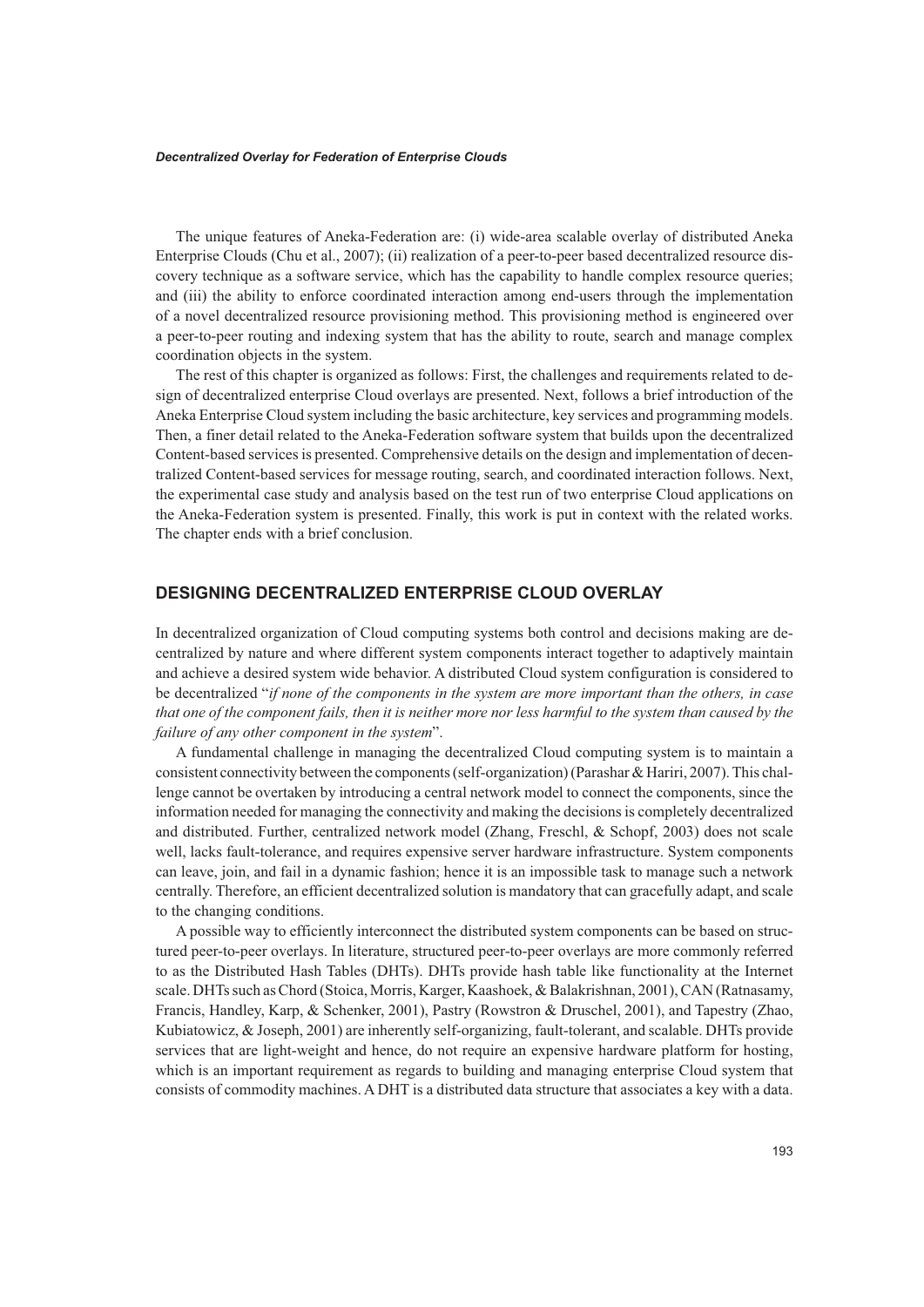Entries in a DHT are stored as a (key, data) pair. A data can be looked up within a logarithmic overlay routing hops if the corresponding key is known.

The effectiveness of the decentralized Cloud computing system depends on the level of coordination and cooperation among the components (users, providers, services) as regards to scheduling and resource allocation. Realizing cooperation among distributed Cloud components requires design and development of the self-organizing, robust, and scalable coordination protocols. The Aneka-Federation system implements one such coordination protocol using the DHT-based routing, lookup and discovery services. The finer details about the coordination protocol are discussed later in the text.

# **ANEKA ENTERPRISE CLOUD: AN OVERVIEW**

Aneka (Chu et al., 2007) is a .NET-based service-oriented platform for constructing enterprise Clouds. It is designed to support multiple application models, persistence and security solutions, and communication protocols such that the preferred selection can be changed at anytime without affecting an existing Aneka ecosystem. To create an enterprise Cloud, the resource provider only needs to start an instance of the configurable Aneka container hosting required services on each selected Cloud node. The purpose of the Aneka container is to initialize services and acts as a single point for interaction with the rest of the enterprise Cloud.

Figure 1 shows the design of the Aneka container on a single Cloud node. To support scalability, the Aneka container is designed to be lightweight by providing the bare minimum functionality needed for an enterprise Cloud node. It provides the base infrastructure that consists of services for persistence, security (authorization, authentication and auditing), and communication (message handling and dispatching). Every communication within the Aneka services is treated as a message, handled and dispatched through the message handler/dispatcher that acts as a front controller. The Aneka container hosts a compulsory MembershipCatalogue service, which maintains the resource discovery indices (such as a .Net remoting address) of those services currently active in the system. The Aneka container can host any number of optional services that can be added to augment the capabilities of an enterprise Cloud node. Examples of optional services are indexing, scheduling, execution, and storage services. This provides a single, flexible and extensible framework for orchestrating different kinds of enterprise Cloud application models.

To support reliability and flexibility, services are designed to be independent of each other in a container. A service can only interact with other services on the local node or other Cloud node through known interfaces. This means that a malfunctioning service will not affect other working services and/ or the container. Therefore, the resource provider can seamlessly configure and manage existing services or introduce new ones into a container. Aneka thus provides the flexibility for the resource provider to implement any network architecture for an enterprise Cloud. The implemented network architecture depends on the interaction of services among enterprise Cloud nodes since each Aneka container on a node can directly interact with other Aneka containers reachable on the network.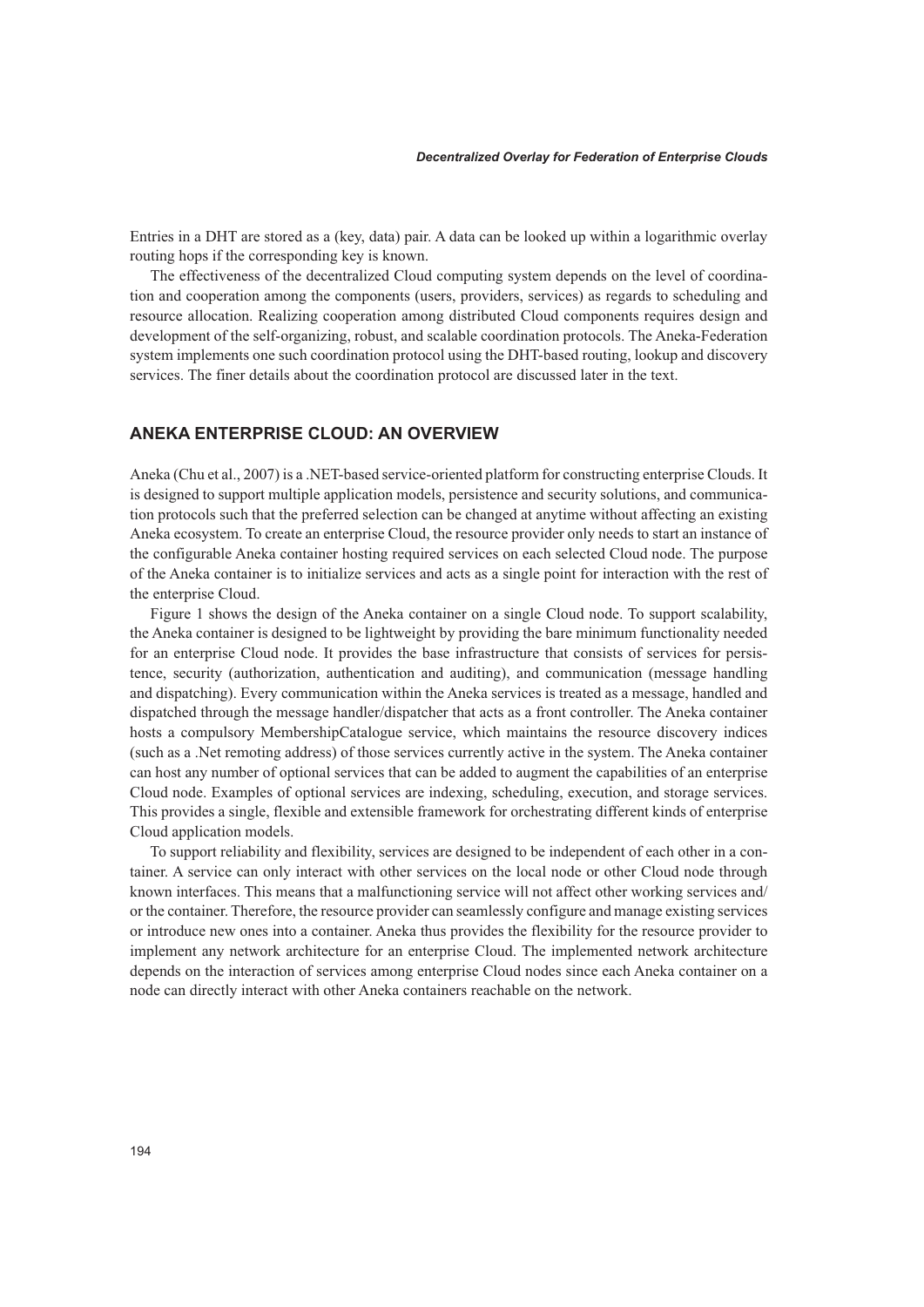



## **ANEKA-FEDERATION**

The Aneka-Federation system self-organizes the components (nodes, services, clouds) based on a DHT overlay. Each enterprise Cloud site in the Aneka-Federation (see Figure 2) instantiates a new software service, called Aneka Coordinator. Based on the scalability requirements and system size, an enterprise Cloud can instantiate multiple Aneka Coordinator services. The Aneka Coordinator basically implements the resource management functionalities and resource discovery protocol specifications. The software design of the Aneka-Federation system decouples the fundamental decentralized interaction of participants from the resource allocation policies and the details of managing a specific Aneka Cloud Service. Aneka-Federation software system utilizes the decentralized Cloud services as regards to efficient distributed resource discovery and coordinated scheduling.

## **DESIGN AND IMPLEMENTATION**

Aneka Coordinator software service is composed of the following components: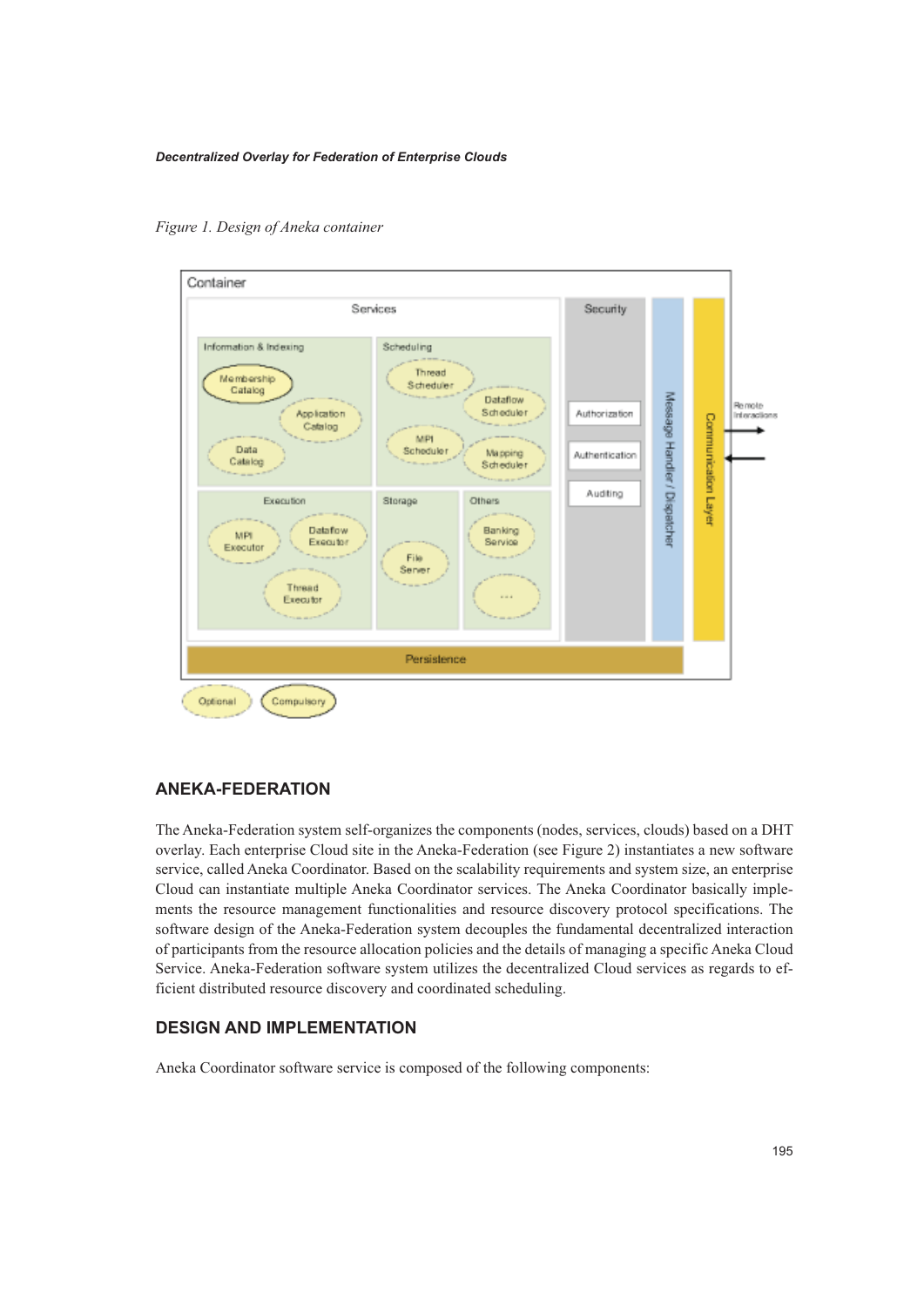

*Figure 2. Aneka-Federation network with the coordinator services and Aneka enterprise Clouds*

- **Aneka services:** These include the core services for peer-to-peer scheduling (Thread Scheduler, Task Scheduler, Dataflow Scheduler) and peer-to-peer execution (Thread Executor, Task Executor) provided by the Aneka framework. These services work independently in the container and have the ability to interact with other services such as the P2PMembershipCatalogue through the MessageDispatcher service deployed within each container.
- **Aneka peer:** This component of the Aneka Coordinator service loosely glues together the core Aneka services with the decentralized Cloud services. Aneka peer seamlessly encapsulates together the following: Apache Tomcat container (hosting environment and web service front end to the Content-based services), Internet Information Server (IIS) (hosting environment for ASP. Net service), P2PMembershipCatalogue, and Content-based services (After Figure 3 see Figure 4). The basic functionalities of the Aneka peer (refer to Figure 3) include providing services for: (i) Content-based routing of lookup and update messages; and (ii) facilitating decentralized coordination for efficient resource sharing and load-balancing among the Internet-wide distributed Aneka Enterprise Clouds. The Aneka peer service operates at the Core services layer in the layered architecture shown after Figures 5, 6, 7, and 8, in Figure 9.

Figure 4 shows a block diagram of interaction between various components of Aneka Coordinator software stack. The Aneka Coordinator software stack encapsulates the P2PMembershipCatalogue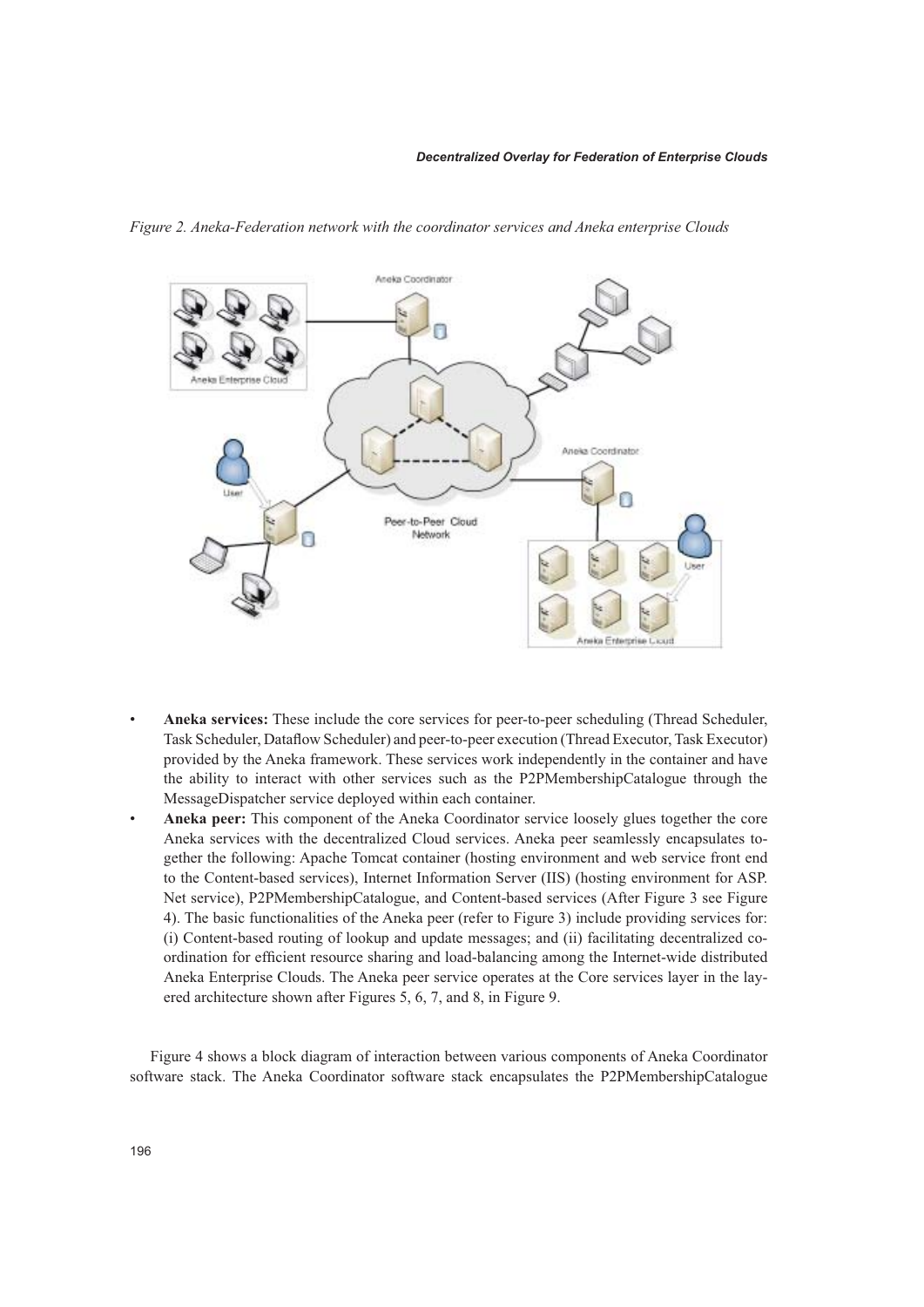

*Figure 3. Aneka-Federation over decentralized Cloud services*

and Content-based decentralized lookup services. The design components for peer-to-peer scheduling, execution, and membership are derived from the basic Aneka framework components through object oriented software inheritance (see Figure 5, Figure 6, and Figure 7).

A UML (Unified Modeling Language) class diagram that displays the core entities within the Aneka Coordinator's Scheduling service is shown in Figure 5. The main class (refer to Figure 5) that undertakes activities related to application scheduling within the Aneka Coordinator is the P2PScheduling service, which is programmatically inherited from the Aneka's IndependentScheduling service class. The P2P-Scheduling service implements the methods for: (i) accepting application submission from client nodes (see [REMOVED SHAPE FIELD] Figure 8); (ii) sending search query to the P2PMembershipCatalogue service; (iii) dispatching application to Aneka nodes (P2PExecution service); and (iv) collecting the application output data. The core programming models in Aneka including Task, Thread, and Dataflow instantiate P2PScheduling service as their main scheduler class. This runtime binding of P2PScheduling service class to different programming models is taken care of by Microsoft .NET platform and Inverse of Control (IoC) (Fowler, 2008) implementation in the Spring .NET framework (Spring.Net, 2008).

Similar to P2PScheduling service, the binding of P2PExecution service to specific programming models (such as P2PTaskExecution, P2PThreadExecution) is done by Microsoft .NET platform and IoC implementation in the Spring .NET framework. The interaction between the services (such as P2PTaskExecution and P2PTaskScheduling service) is facilitated by the MessageDispatcher service. The P2PExecution services update their node usage status with the P2PMembershipCatalogue through the P2PExecutorStatusUpdate component (see Figure 6). The core Aneka Framework defines distinct message types to enable seamless interaction between services. The functionality of handling, compiling, and delivering the messages within the Aneka framework is implemented in the MessageDispactcher service. Recall that the MessageDispatcher service is automatically deployed in the Aneka container.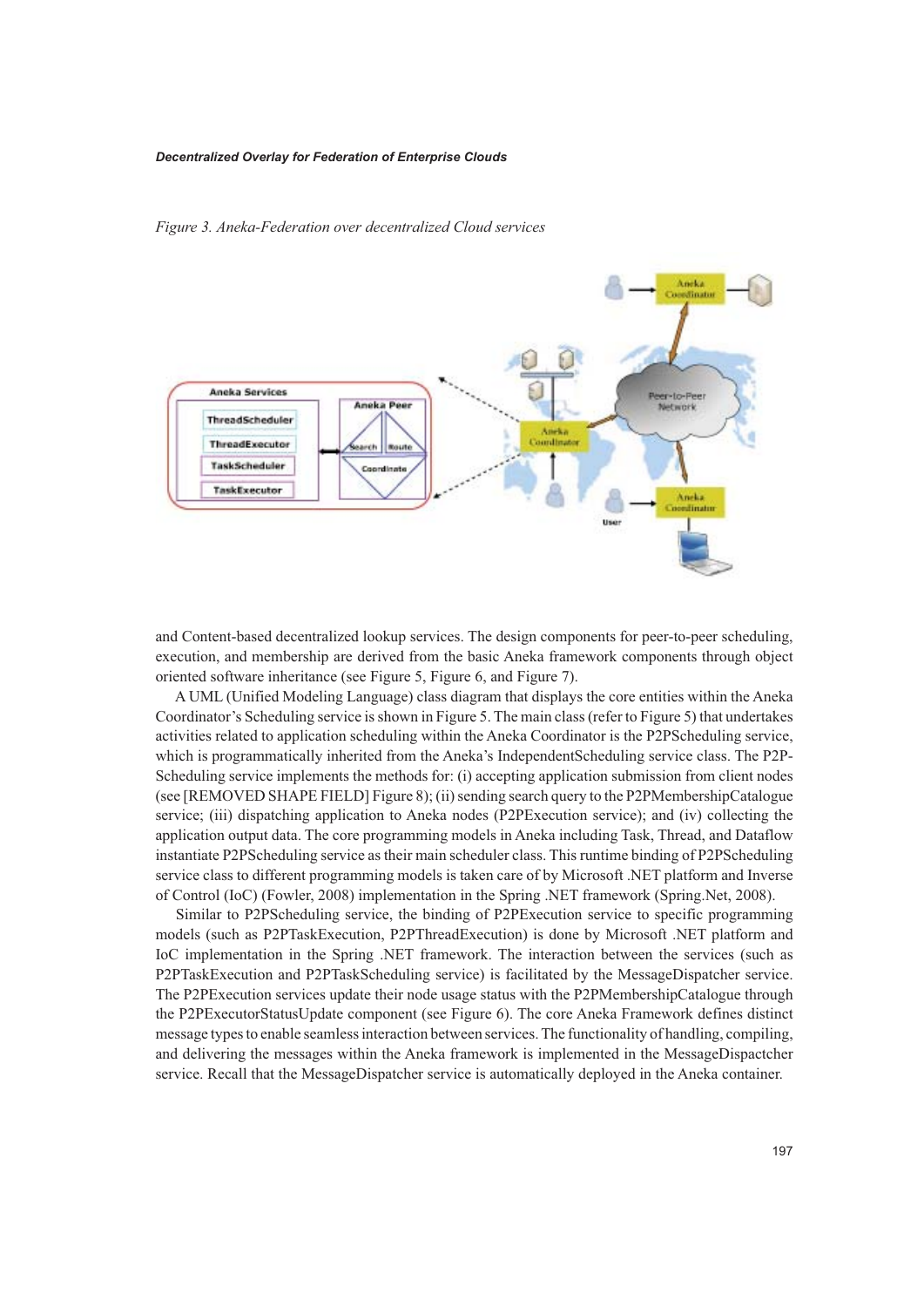

*Figure 4. A block diagram showing interaction between various components in the Aneka Coordinator software stack*

P2PMembershipCatalogue service is the core component that interacts with the Content-based decentralized Cloud services and aids in the organization and management of Aneka-Federation overlay. The UML class design for this service within the Aneka Coordinator is shown in Figure 7. This service accepts resource claim and ticket objects from P2PScheduling and P2PExecution services respectively (refer to Figure 8), which are then posted with the Content-based services hosted in the Apache Tomcat container.

The P2PMembershipCatalogue interacts with the components hosted within the Apache Tomcat container (Java implementation) using the SOAP-based web services Application Programming Interfaces (APIs) exposed by the DFPastryManager component (see Figure 7). The Content-based service communicates with the P2PMembershipCatalogue service through an ASP.NET web service hosted within in the IIS container (see Figure 4 or 8).

The mandatory services within a Aneka Coordinator that are required to instantiate a fully functional Aneka Enterprise Cloud site includes P2PMembershipCatalogue, P2PExecution, P2PScheduling, .Net web service, and Content-based services (see Figure 8). These services exports a enterprise Cloud site to the federation, and give it capability to accept remote jobs based on its load condition (using their P2PExecution services), and submit local jobs to the federation (through their P2PScheduling services).

Figure 8 demonstrates a sample application execution flow in the Aneka-Federation system. Clients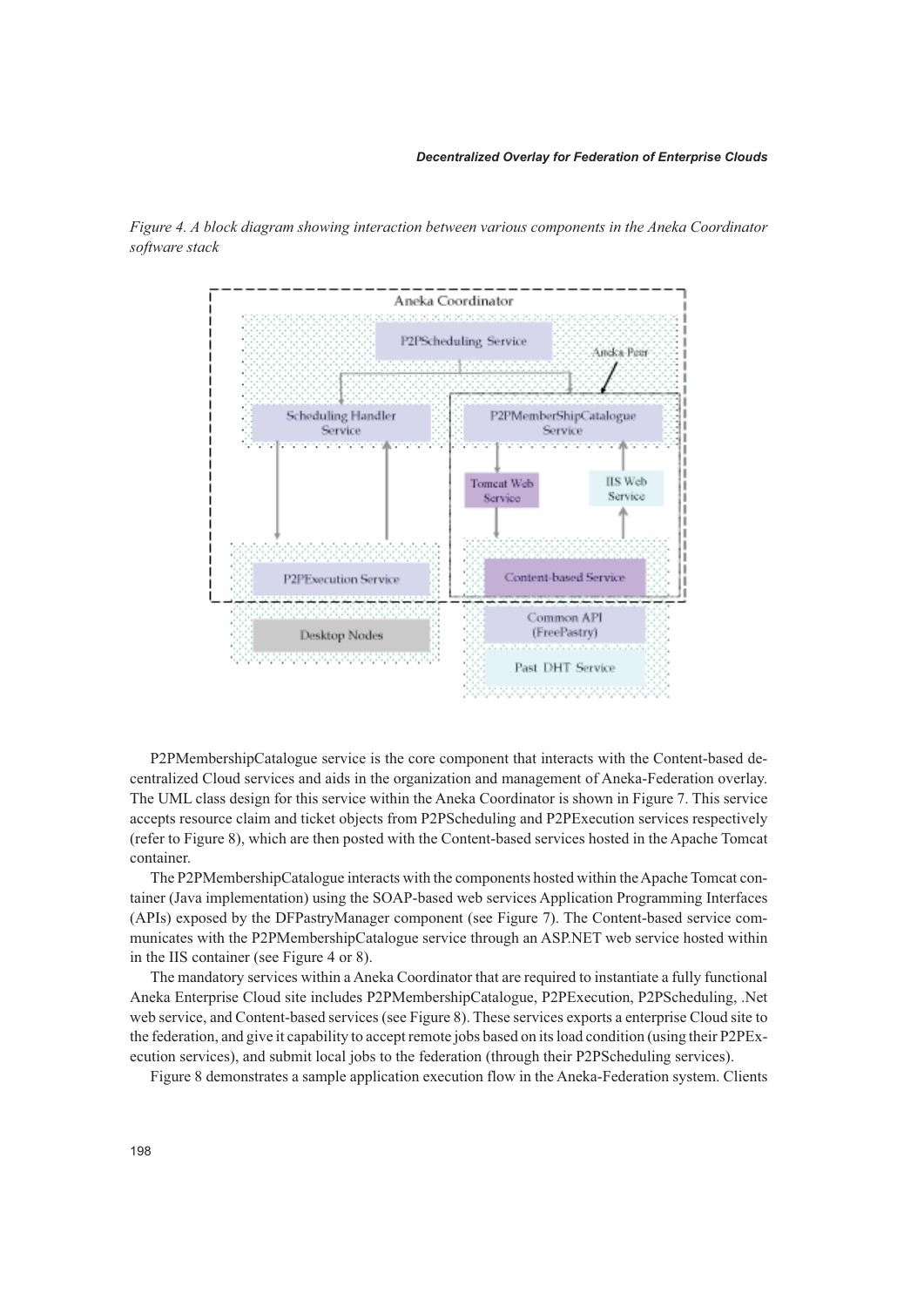

*Figure 5. Class design diagram of P2PScheduling service*

directly connect and submit their application to a programming model specific scheduling service. For instance, a client having an application programmed using Aneka's Thread model would submit his application to Thread P2PScheduling service (refer to step 1 in Figure 8). Clients discover the point of contact for local scheduling services by querying their domain specific Aneka Coordinator service. On receipt of an application submission message, a P2PScheduling service encapsulates the resource requirement for that application in a resource claim object and sends a query message to the P2PMembershipCatalogue (see step 2 in Figure 8).

Execution services (such as the P2PThreadExecution, P2PTaskExecution), which are distributed over different enterprise Clouds and administered by enterprise specific Aneka Coordinator services, update their status by sending a resource ticket object to the P2PMembership Catalogue (see step 3 in Figure 8). A resource ticket object in the Aneka-Federation system abstracts the type of service being offered, the underlying hardware platform, and level of QoS that can be supported. The finer details about the composition and the mapping of resource ticket and claim objects are discussed later in this chapter.

The P2PMembershipCatalogue then posts the resource ticket and claim objects with the decentralized Content-based services (see step 4 and 5 in Figure 8). When a resource ticket, issued by a P2PTExecution service, matches with a resource claim object, posted by a P2PScheduling service, the Content-based service sends a match notification to the P2PScheduling service through the P2PMembershipCatalogue (see step 6, 7, 8 in Figure 8). After receiving the notification, the P2PScheduling service deploys its application on the P2PExecution service (see step 9 in Figure 8). On completion of a submitted applica-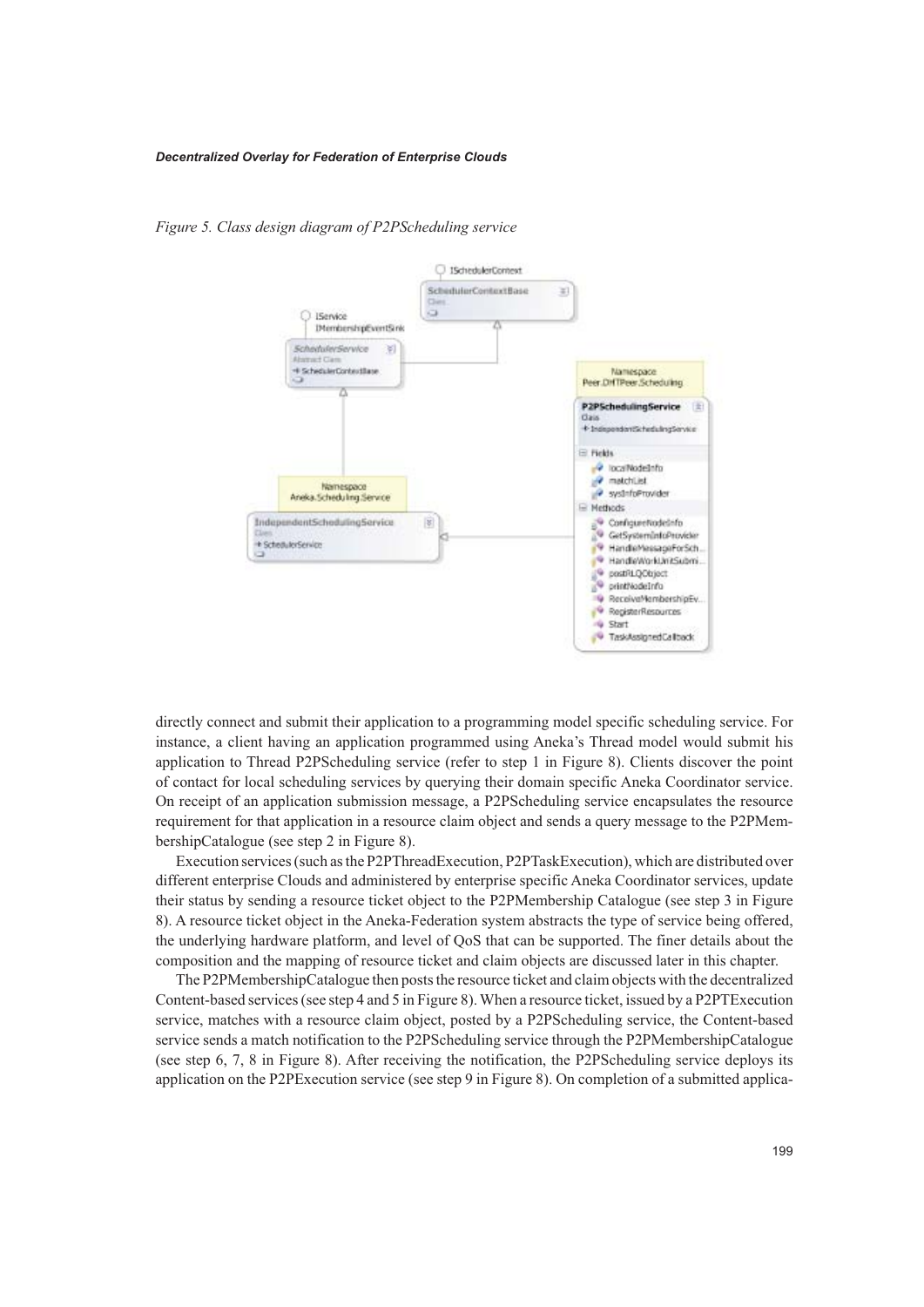

*Figure 6. Class design diagram of P2PExecution service*

tion, the P2PExecution service directly returns the output to the P2PScheduling service (see step 10 in Figure 8). (Figure 9 and Figure 10)

The Aneka Coordinator service supports the following two inter-connection models as regards to an Aneka Enterprise Cloud site creation (See Figure 9 and Figure 10). First, a resource sharing domain or enterprise Cloud can instantiate a single Aneka-Coordinator service, and let other nodes in the Cloud connect to the Coordinator service. In such a scenario, other nodes need to instantiate only the P2PExecution and P2PScheduling services. These services are dependent on the domain specific Aneka Coordinator service as regards to load update, resource lookup, and membership to the federation (see Figure 11). In second configuration, each node in a resource domain can be installed with all the services within the Aneka Coordinator (see Figure 4). This kind of inter-connection will lead to a true peer-topeer Aneka-Federation Cloud network, where each node is an autonomous computing node and has the ability to implement its own resource management and scheduling decisions. Hence, in this case the Aneka Coordinator service can support completely decentralized Cloud computing environment both within and between enterprise Clouds.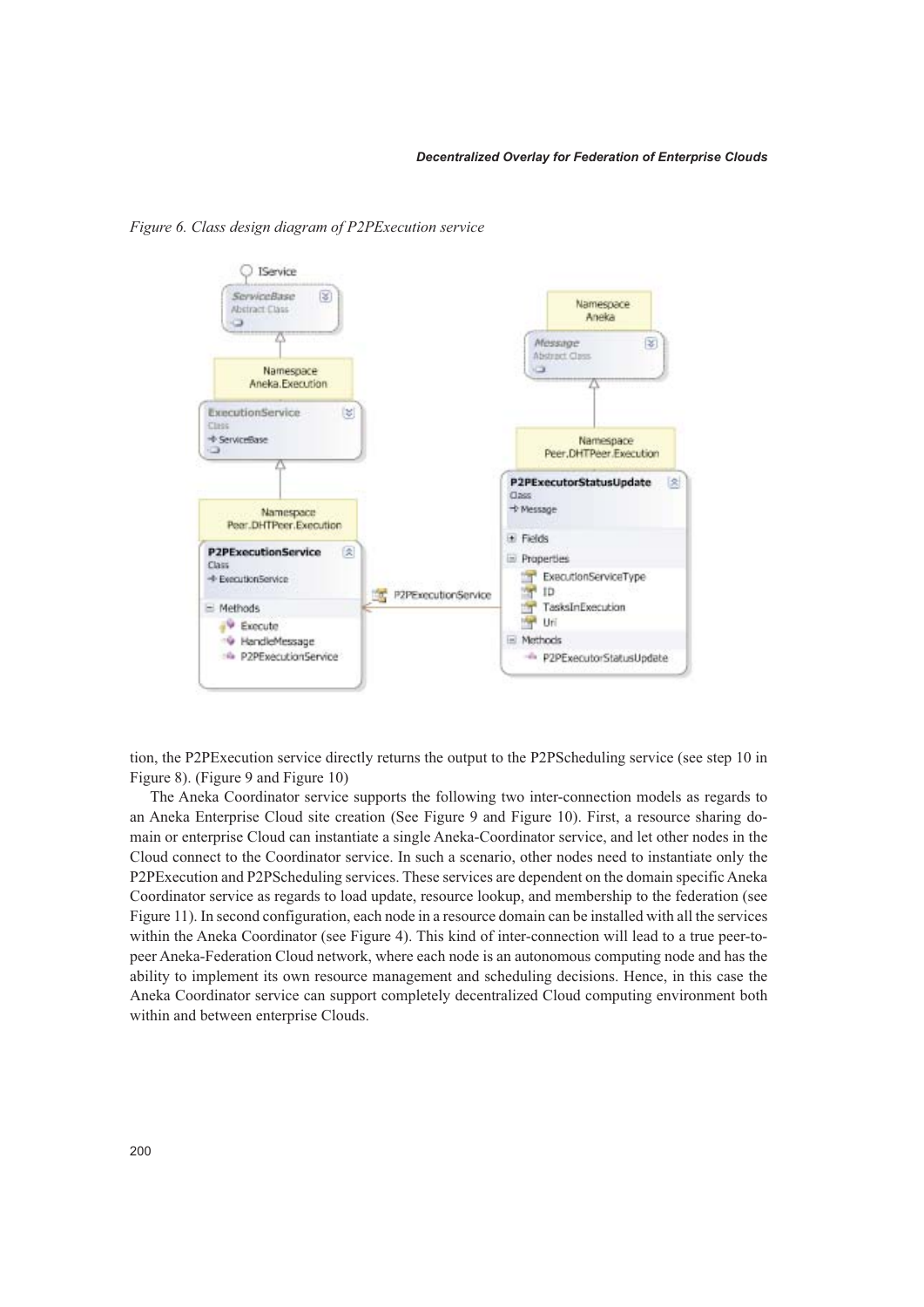

*Figure 7. Class design diagram of P2PMembershipCatalogue service*

## **CONTENT-BASED DECENTRALIZED CLOUD SERVICES**

It is aforementioned that the DHT based overlay presents a compelling solution for creating a decentralized network of Internet-wide distributed Aneka Enterprise Clouds. However, DHTs are efficient at handling single-dimensional search queries such as "*find all services that match a given attribute value*". Since Cloud computing resources such as enterprise computers, supercomputers, clusters, storage devices, and databases are identified by more than one attribute, therefore a resource search query for these resources is always multi-dimensional. These resource dimensions or attributes include service type, processor speed, architecture, installed operating system, available memory, and network bandwidth. Recent advances in the domain of decentralized resource discovery have been based on extending the existing DHTs with the capability of multi-dimensional data organization and query routing (Ranjan, Harwood, & Buyya, 2008).

Our decentralized Cloud management middleware supports peer-to-peer Content-based resource discovery and coordination services for efficient management of distributed enterprise Clouds. The middleware is designed based on a 3-tier layered architecture: the Application layer, Core Services layer, and Connectivity layer (see Figure 9). Cloud services such as the Aneka Coordinator, resource brokers, and schedulers work at the Application layer and insert objects via the Core services layer. The core functionality including the support for decentralized coordinated interaction, and scalable resource dis-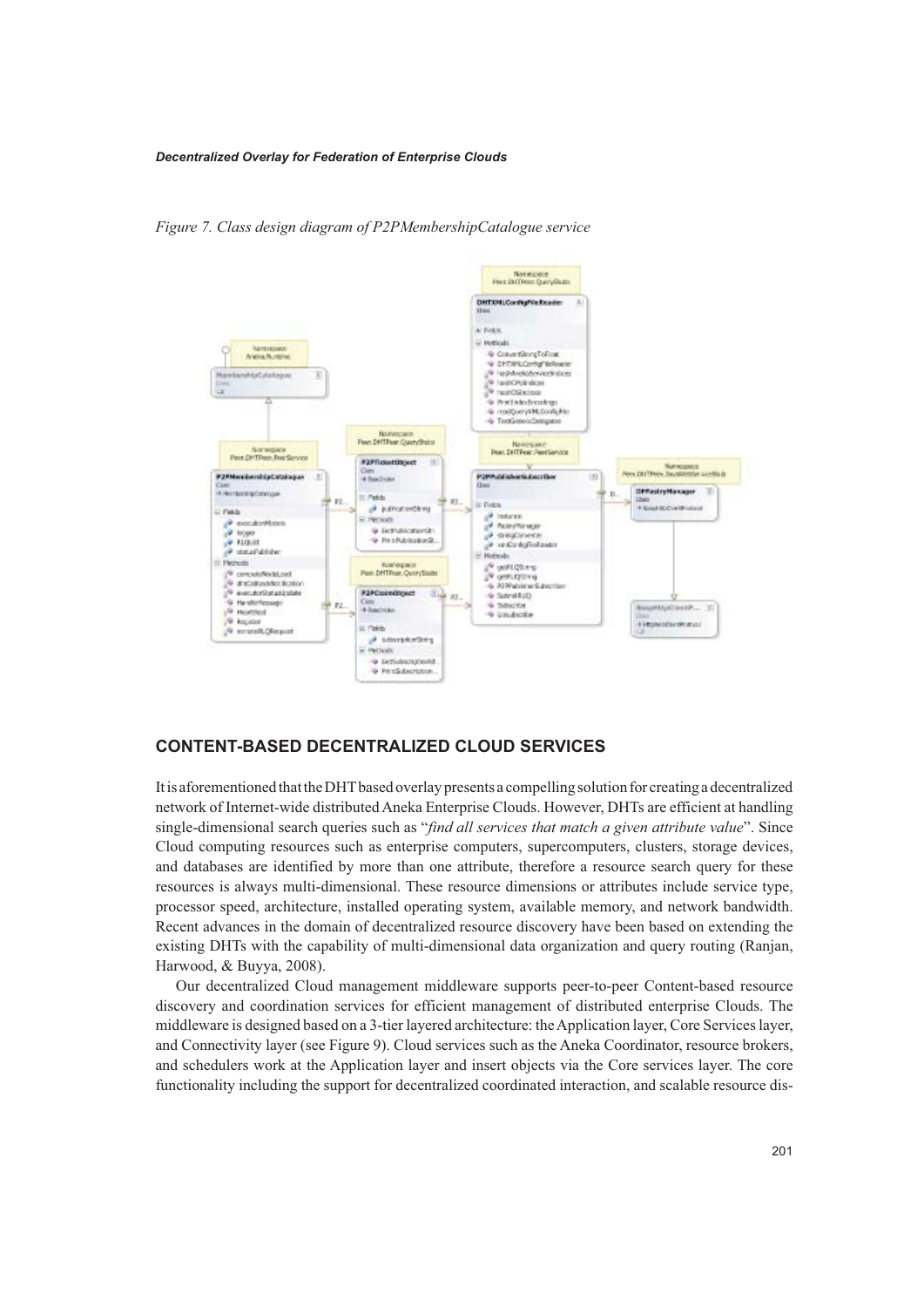

*Figure 8. Application execution sequence in Aneka-Federation*

covery is delivered by the Core Services Layer. The Core services layer, which is managed by the Aneka peer software service, is composed of two sub-layers (see Figure 9): (i) Coordination Service (Ranjan et al., 2007); and (ii) Resource discovery service. The Coordination service component of Aneka peer accepts the coordination objects such as a *resource claim* and *resource ticket*. A resource claim object is a multi-dimensional range look-up query (Samet, 2008) (spatial range object), which is initiated by Aneka Coordinators in the system in order to locate the available Aneka Enterprise Cloud nodes or services that can host their client 's applications. A resource claim object has the following semantics:

```
Aneka Service = "P2PThreadExecution" && CPU Type = "Intel" && OSType 
= "WinXP" && Processor Cores > "1" && Processors Speed > "1.5 GHz"
```
On the other hand, a resource ticket is a multi-dimensional point update query (spatial point object), which is sent by an Aneka Enterprise Cloud to report the local Cloud nodes and the deployed services' availability status. A resource ticket object has the following semantics: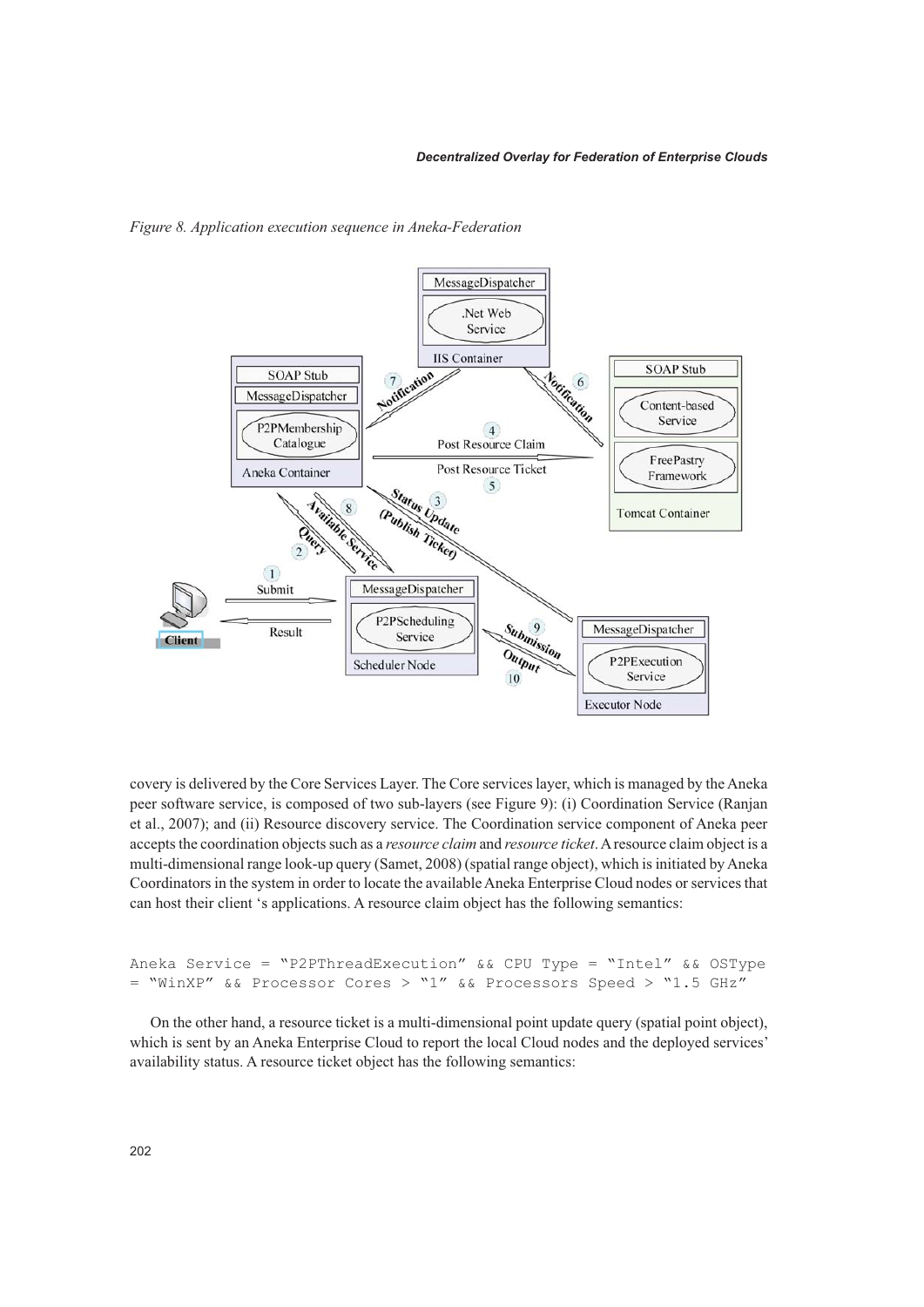

*Figure 9. Layered view of the content-based decentralized Cloud services*

## Aneka Service = "P2PThreadExecution" && CPU Type = "Intel" && OSType  $=$  "WinXP" && Processor Cores = "2" && Processors Speed = "3 GHz"

Further, both of these queries can specify different kinds of constraints on the attribute values. If a query specifies a fixed value for each attribute then it is referred to as a multi-dimensional point query. However, in case the query specifies a range of values for attributes, then it is referred to as a multidimensional range query. The claim and ticket objects encapsulate coordination logic, which in this case is the resource provisioning logic. The calls between the Coordination service and the Resource Discovery service are made through the standard publish/subscribe technique. Resource Discovery service is responsible for efficiently mapping these complex objects to the DHT overlay.

The Resource Discovery service organizes the resource attributes by embedding a logical publish/ subscribe index over a network of distributed Aneka peers. Specifically, the Aneka peers in the system create a DHT overlay that collectively maintains the logical index to facilitate a decentralized resource discovery process. The spatial publish/subscribe index builds a multi-dimensional attribute space based on the Aneka Enterprise Cloud node's resource attributes, where each attribute represents a single dimension. The multi-dimensional spatial index assigns regions of space to the Aneka peer. The calls between Core services layer and Connectivity layer are made through standard DHT primitives such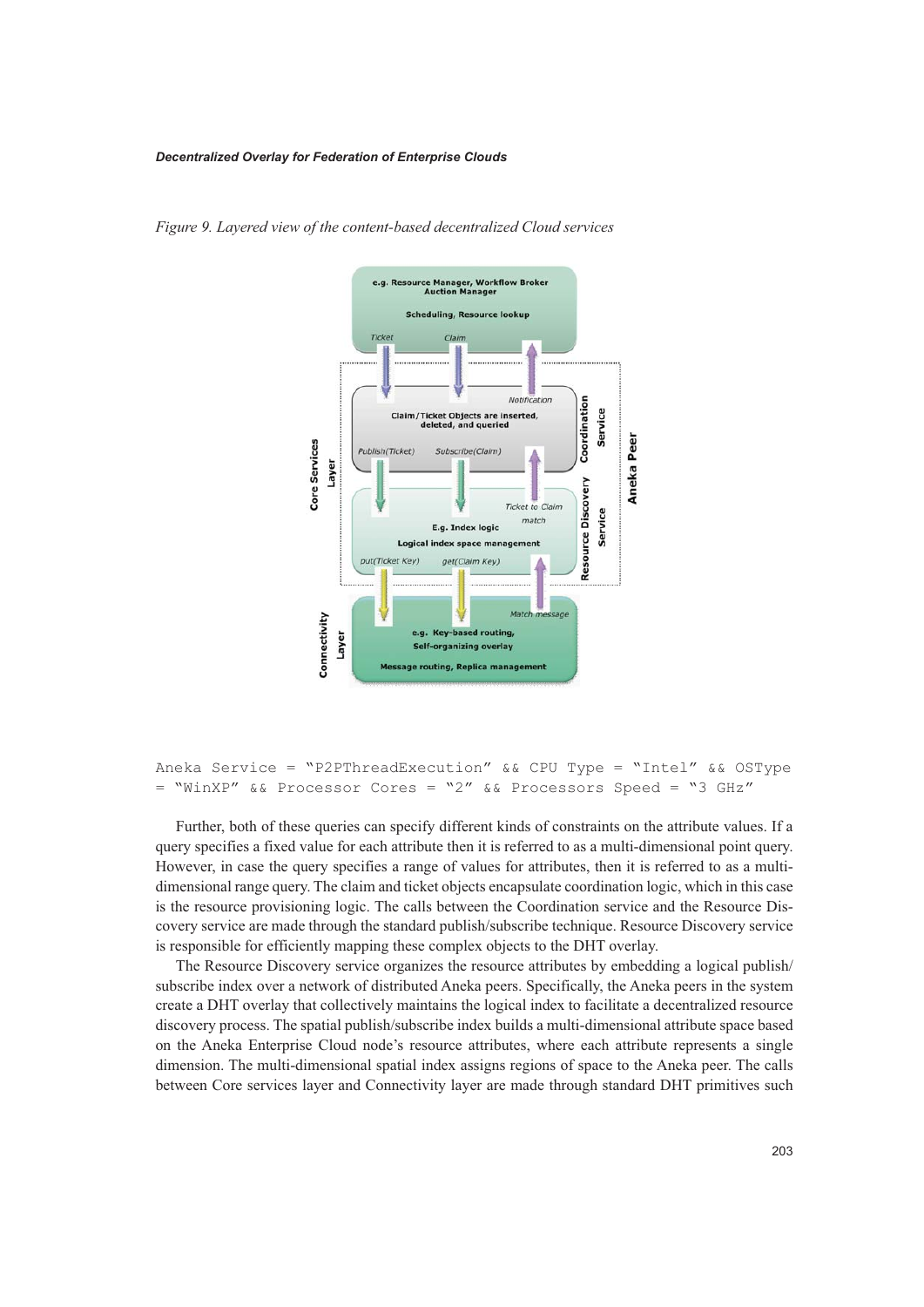*Figure 10. Resource claim and ticket object mapping and coordinated scheduling across Aneka Enterprise Cloud sites. Spatial resource claims {T1, T2, T3, T4}, index cell control points {A, B, C, D}, spatial point tickets {l, s} and some of the spatial hashings to the Pastry ring, i.e. the d-dimensional (spatial) coordinate values of a cell's control point is used as the Pastry key. For this Figure*  $f_{min} = 2$ *, dim = 2.* 



as put (key, value), get (key) that are defined by the peer-to-peer Common Application Programming Interface (API) specification 0.

There are different kinds of spatial indices 0 such as the Space Filling Curves (SFCs) (including the Hilbert curves, Z-curves), k-d tree, MX-CIF Quad tree and R\*-tree that can be utilized for managing, routing, and indexing of objects by resource discovery service at Core services layer. Spatial indices are well suited for handling the complexity of Cloud resource queries. Although some spatial indices can have issues as regards to routing load-balance in case of a skewed attribute set, all the spatial indices are generally scalable in terms of the number of hops traversed and messages generated while searching and routing multi-dimensional/spatial claim and ticket objects.

**Resource claim and ticket object mapping:** At the Core services layer, a spatial index that assigns regions of multi-dimensional attribute space to Aneka peers has been implemented. The MX-CIF Quadtree spatial hashing technique (Egemen, Harwood, & Samet, 2007) is used to map the logical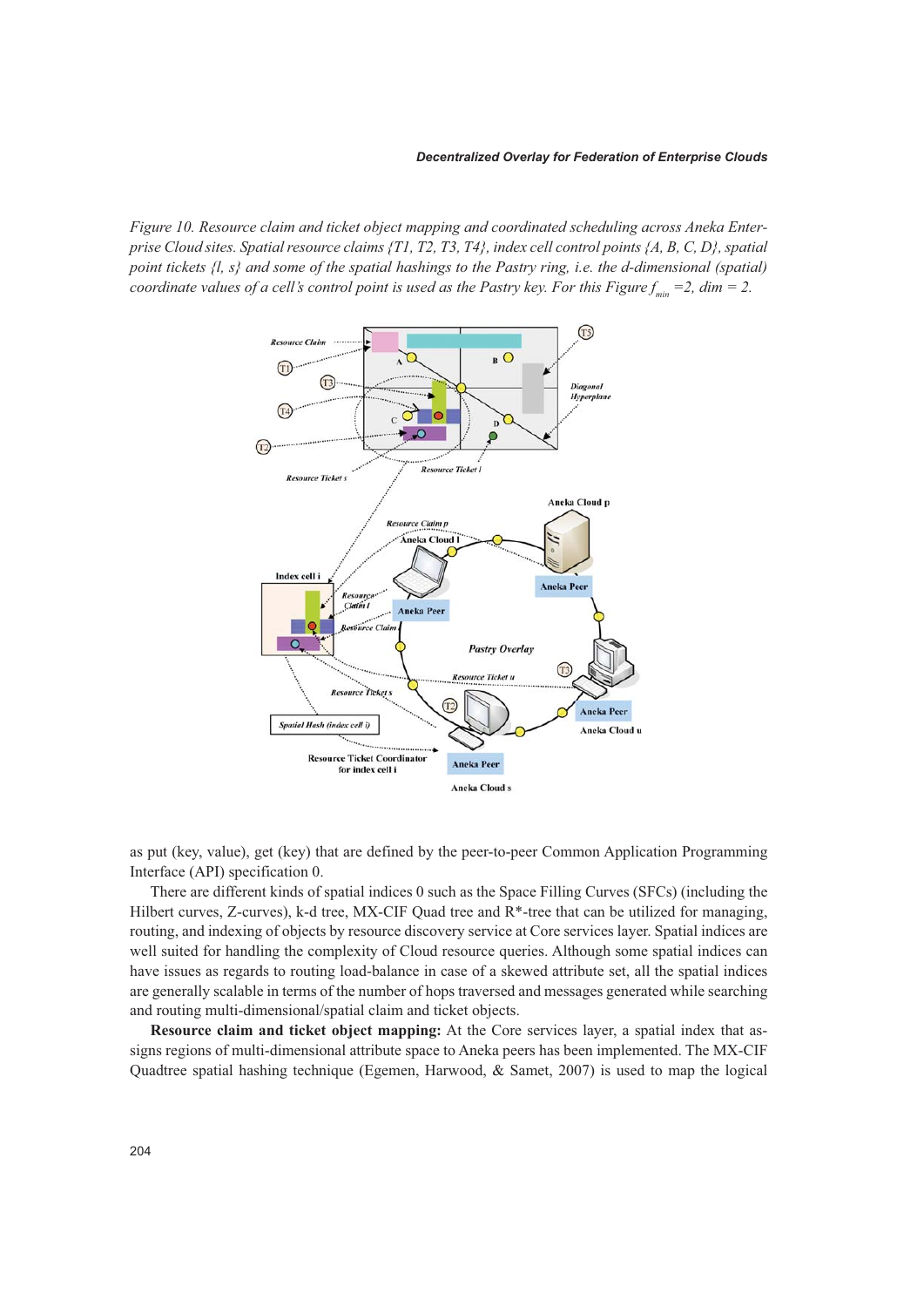

*Figure 11. Aneka-Federation test bed distributed over 3 departmental laboratories*

multi-dimensional control point (point C in Figure 10 represents a *2*-dimensional control point) onto a Pastry DHT overlay. If an Aneka peer is assigned a region in the multi-dimensional attribute space, then it is responsible for handling all the activities related to the lookups and updates that intersect with the region of space. Figure 10 depicts a *2*-dimensional Aneka resource attribute space for mapping resource claim and ticket objects. The attribute space resembles a mesh-like structure due to its recursive division process. The index cells, resulted from this process, remain constant throughout the life of a *d*-dimensional attribute space and serve as the entry points for subsequent mapping of claim and ticket objects. The number of index cells produced at the minimum division level,  $f_{min}$  is always equal to  $(f_{min})$ dim, where *dim* is the dimensionality of the attribute space. These index cells are called *base index cells* and they are initialized when the Aneka Peers bootstrap to the federation network. Finer details on the recursive subdivision technique can be found in (Egemen et al., 2007). Every Aneka Peer in the federation has the basic information about the attribute space coordinate values, dimensions and minimum division levels.

Every cell at the f<sub>min</sub> level is uniquely identified by its centroid, termed as the *control point*. Figure 10 shows four control points A, B, C, and D. A DHT hashing (cryptographic functions such as SHA-1/2) method is utilized to map the responsibility of managing control points to the Aneka Peers. In a 2-dimensional setting, an index cell  $i = (x_1, y_1, x_2, y_2)$ , and its control point are computed as  $((x_2-x_1)/2)$ ,  $(y_2-y_1)/2$ ). The spatial hashing technique takes two input parameters, SpatialHash (control point coor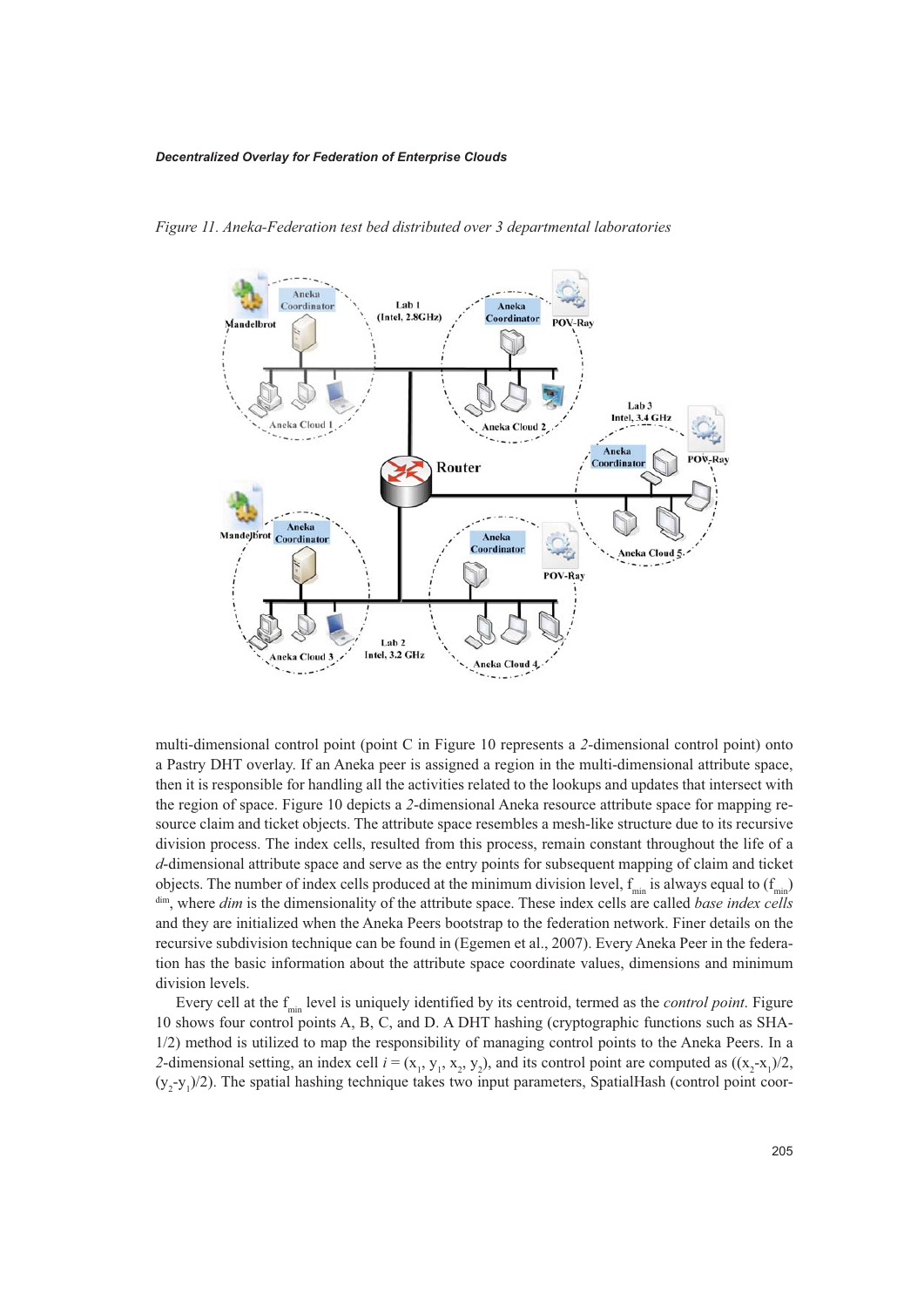dinates, object's coordinates), in terms of DHT common API primitive that can be written as put (Key, Value), where the cryptographic hash of the control point acts as the Key for DHT overlay, while Value is the coordinate values of the resource claim or ticket object to be mapped. In Figure 10, the Aneka peer at Cloud *s* is assigned index cell *i* through the spatial hashing technique, which makes it responsible for managing all objects that map to the cell *i* (Claim T2, T3, T4 and Ticket s).

For mapping claim objects, the process of mapping index cells to the Aneka Peers depends on whether it is spatial point object or spatial range object. The mapping of point object is simple since every point is mapped to only one cell in the attribute space. For spatial range object (such as Claims T2, T3 or T4), the mapping is not always singular because a range object can cross more than once index cell (see Claim T5 in Figure 10). To avoid mapping a spatial range object to all the cells that it intersects, which can create many duplicates, a mapping strategy based on diagonal hyperplane 0 in the attribute space is implemented. This mapping involves feeding spatial range object coordinate values and candidate index as inputs to a mapping function,  $F_{map}$  (spatial object, candidate index cells). An Aneka Peer service uses the index cell(s) currently assigned to it and a set of known base index cells as candidate cells, which are obtained at the time of bootstrapping into the federation. The  $F_{\text{map}}$  returns the index cells and their control points to which the given spatial range object should be stored with. Next, these control points and the spatial object is given as inputs to function SpatialHash(control point, object), which in connection with the Connectivity layer generates DHT Ids (Keys) and performs routing of claim/ticket objects to the Aneka Peers.

Similarly, the mapping process of a ticket object also involves the identification of the intersection index cells in the attribute space. A ticket is always associated with a region (Gupta, Sahin, Agarwal, & Abbadi, 2004) and all cells that fall fully or partially within the region are selected to receive the corresponding ticket. The calculation of the region is based upon the diagonal hyperplane of the attribute space.

**Coordinated load balancing:** Both resource claim and ticket objects are spatially hashed to an index cell *i* in the multi-dimensional Aneka services' attribute space. In Figure 10, resource claim object for task T1 is mapped to index cell A, while for T2, T3, and T4, the responsible cell is *i* with control point value C. Note that, these resource claim objects are posted by P2PScheduling services (Task or Thread) of Aneka Cloud nodes. In Figure 10, scheduling service at Cloud *p* posts a resource claim object which is mapped to index cell *i*. The index cell *i* is *spatially* hashed to an Aneka peer at Cloud *s*. In this case, Cloud *s* is responsible for coordinating the resource sharing among all the resource claims that are currently mapped to the cell *i*. Subsequently, Cloud *u* issues a resource ticket (see Figure 10) that falls under a region of the attribute space currently required by the tasks T3 and T4. Next, the coordination service of Aneka peer at Cloud *s* has to decide which of the tasks (either T3 or T4 or both) is allowed to claim the ticket issues by Cloud *u*. The load-balancing decision is based on the principle that it should not lead to over-provisioning of resources at Cloud *u*. This mechanism leads to coordinated load-balancing across Aneka Enterprise Clouds and aids in achieving system-wide objective function, while at the same time preserving the autonomy of the participating Aneka Enterprise Clouds.

The examples in Table 1 are list of resource claim objects that are stored with an Aneka peer's coordination service at time *T* = 700 secs. Essentially, the claims in the list arrived at a time <= 700 and wait for a suitable ticket object that can meet their application's requirements (software, hardware, service type). Table 2 depicts a ticket object that has arrived at  $T = 700$ . Following the ticket arrival, the coordination service undertakes a procedure that allocates the ticket object among the list of matching claims. Based on the Cloud node's attribute specification, both Claim 1 and Claim 2 match the ticket issuing Cloud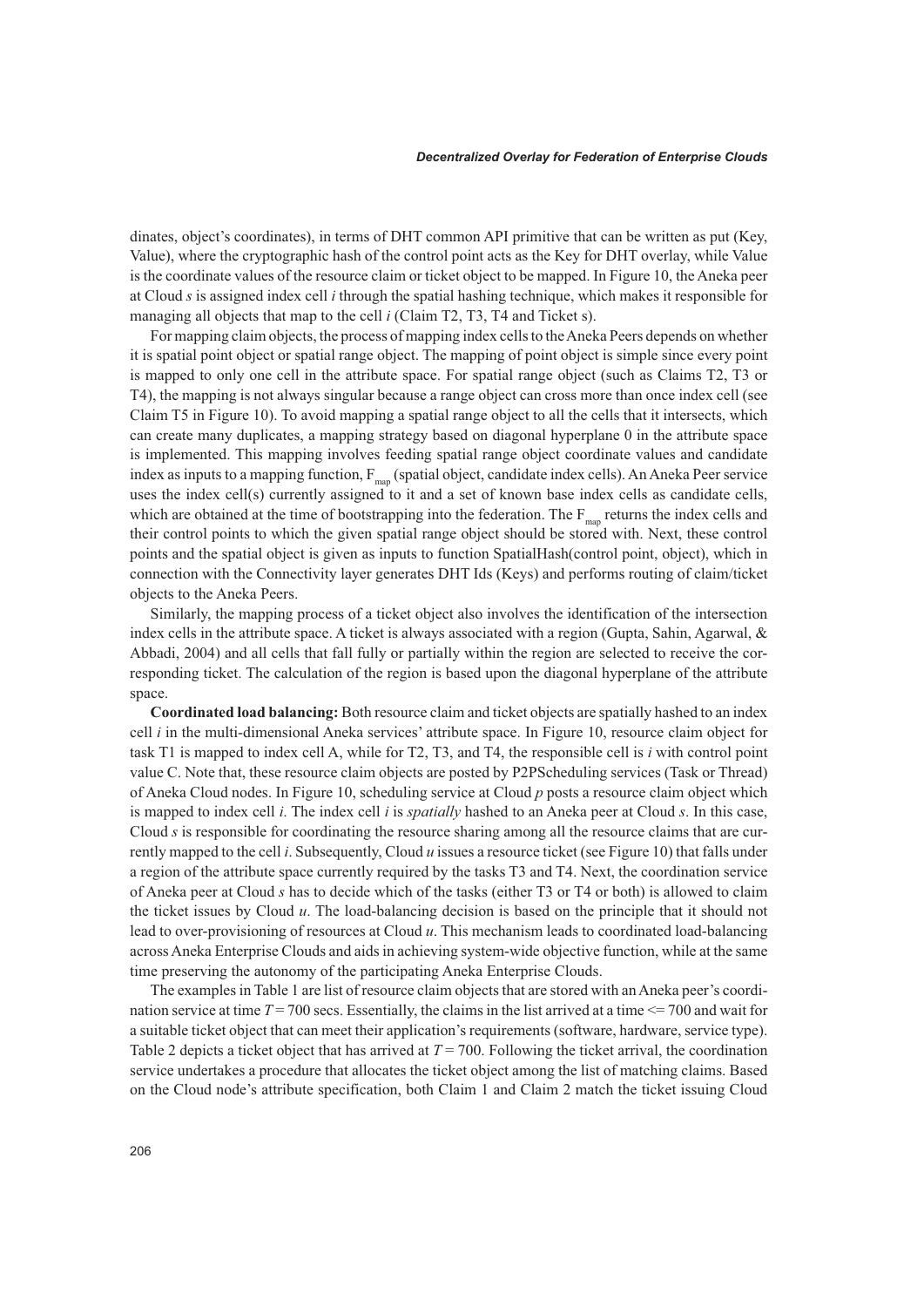| Time | Claim ID | <b>Service Type</b> | Speed (GHz) | <b>Processors</b> | <b>Type</b> |
|------|----------|---------------------|-------------|-------------------|-------------|
| 300  | Claim 1  | P2PThreadExecution  | >2          |                   | Intel       |
| 400  | Claim 2  | P2PTaskExecution    | >2          |                   | Intel       |
| 500  | Claim 3  | P2PThreadExecution  | > 2.4       |                   | Intel       |

*Table 1. Claims stored with an Aneka Peer service at time T*

node's configuration. As specified in the ticket object, there is currently one processor available within the Cloud 2, which means that at this time only Claim 1 can be served. Following this, the coordination service notifies the Aneka-Coordinator, which has posted the Claim 1. Note that Claims 2 and 3 have to wait for the arrival of tickets that can match their requirements.

The Connectivity layer is responsible for undertaking a key-Based routing in the DHT overlay, where it can implement the routing methods based on DHTs, such as Chord, CAN, and Pastry. The actual implementation protocol at this layer does not directly affect the operations of the Core services layer. In principle, any DHT implementation at this layer could perform the desired task. DHTs are inherently self-organizing, fault-tolerant, and scalable.

At the Connectivity layer, our middleware utilizes the open source implementation of Pastry DHT known as the FreePastry (2008). FreePastry offers a generic, scalable and efficient peer-to-peer routing framework for the development of decentralized Cloud services. FreePastry is an open source implementation of well-known Pastry routing substrate. It exposes a Key-based Routing (KBR) API and given the Key K, Pastry routing algorithm can find the peer responsible for this key in  $log_b n$  messages, where *b* is the base and *n* is the number of Aneka Peers in the network. Nodes in a Pastry overlay form a decentralized, self-organising and fault-tolerant circular network within the Internet. Both data and peers in the Pastry overlay are assigned Ids from 160-bit unique identifier space. These identifiers are generated by hashing the object's names, a peer's IP address or public key using the cryptographic hash functions such as SHA-1/2. FreePastry is currently available under BSD-like license. FreePastry framework supports the P2P Common API specification proposed in the paper (Dabek, Zhao, Druschel, Kubiatowicz, & Stoica, 2003).

# **EXPERIMENTAL EVALUATION AND DISCUSSION**

In this section, we evaluate the performance of the Aneka-Federation software system by creating a resource sharing network that consists of 5 Aneka Enterprise Clouds (refer to Figure 11). These Aneka Enterprise Clouds are installed and configured in three different Laboratories (Labs) within the Computer Science and Software Engineering Department, The University of Melbourne. The nodes in these Labs

|  | Table 2: Ticket Published with an Aneka Peer service at time T |  |  |  |
|--|----------------------------------------------------------------|--|--|--|
|  |                                                                |  |  |  |

| <b>Time</b> | $C$ loud ID | <b>Service Type</b> | Speed (GHz) | <b>Processors</b> | <b>Type</b> |
|-------------|-------------|---------------------|-------------|-------------------|-------------|
| 700         | Cloud 2     | P2PThreadExecution  | <u>.</u>    | (available)       | Intel       |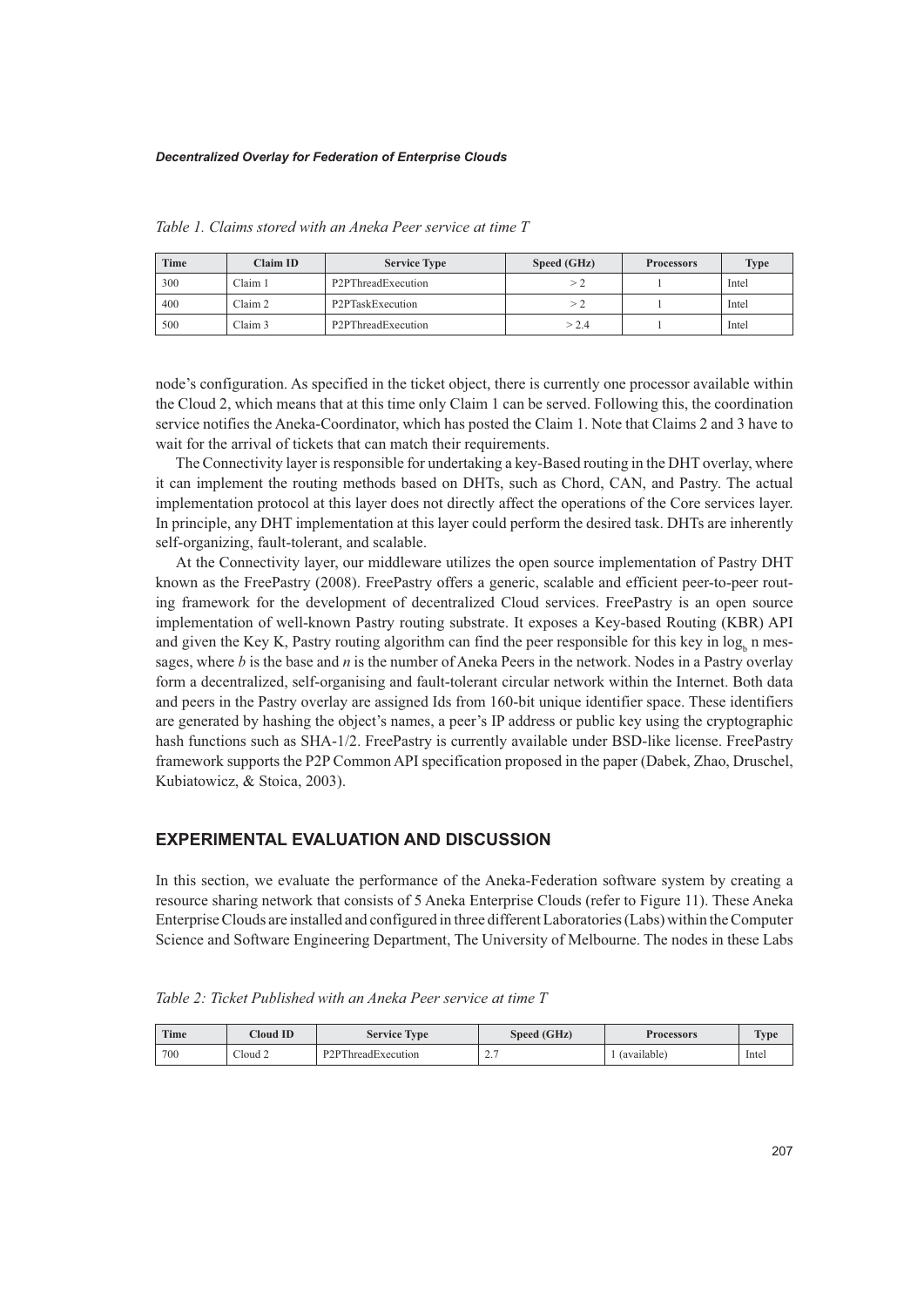are connected through a Local Area Network (LAN). The LAN connection has a data transfer bandwidth of 100 Mb/Sec (megabits per seconds). Next, the various parameters and application characteristics related to this study are briefly described.

**Aneka enterprise cloud configuration:** Each Aneka Cloud in the experiments is configured to have 4 nodes out of which, one of the nodes instantiates the Aneka-Coordinator service. In addition to the Aneka Coordinator service, this node also hosts the other optional services including the P2P-Scheduling (for Thread and Task models) and P2PExecution services (for Thread and Task models). The remaining 3 nodes are configured to run the P2PExecution services for Task and Thread programming models. These nodes connect and communicate with the Aneka-Coordinator service through .Net remoting messaging APIs. The P2PExecution services periodically update their usage status with the Aneka-Coordinator service. The update delay is configurable parameter with values in milliseconds or seconds. The nodes across different Aneka Enterprise Clouds update their status dynamically with the decentralized Content-based services. The node status update delays across the Aneka Enterprise Clouds are uniformly distributed over interval [5, 40] seconds.

**FreePastry network configuration:** Both Aneka Peers' nodeIds and claim/ticket objectIds are randomly assigned from and uniformly distributed in the 160-bit Pastry identifier space. Every Contentbased service is configured to buffer maximum of 1000 messages at a given instance of time. The buffer size is chosen to be sufficiently large such that the FreePastry does not drop any messages. Other network parameters are configured to the default values as given in the file freepastry.params. This file is provided with the FreePastry distribution.

**Spatial index configuration:** The minimum division  $f_{\min}$  of logical  $d$ -dimensional spatial index that forms the basis for mapping, routing, and searching the claim and ticket objects is set to 3, while the maximum height of the spatial index tree,  $f_{\text{max}}$  is constrained to 3. In other words, the division of the *d*-dimensional attribute is not allowed beyond  $f_{\min}$ . This is done for simplicity, understanding the load balancing issues of spatial indices (Egemen et al., 2007) with increasing  $f_{\text{max is}}$  a different research problem and is beyond scope of this chapter. The index space has provision for defining claim and ticket objects that specify the Aneka nodes/service's characteristics in *4* dimensions including number of Aneka service type, processors, processor architecture, and processing speed. The aforementioned spatial index configuration results into  $81(3^4)$  index cells at  $f_{\text{min}}$  level. On an average, 16 index cells are hashed to an Aneka Peer in a network of 5 Aneka Coordinators.

**Claim and ticket object's spatial extent:** Ticket objects in the Aneka-Federation express equality constraints on an Aneka node's hardware/software attribute value (e.g. =). In other words, ticket objects are always *d*-dimensional (spatial) point query for this study. On the other hand, the claim objects posted by P2PScheduling services have their spatial extent in *d* dimensions with both, range and fixed constraint (e.g.  $>=$ ,  $<=$ ) for the attributes. The spatial extent of a claim object in different attribute dimension is controlled by the characteristic of the node, which is hosting the P2PScheduling service. Attributes including Aneka service type, processor architecture, and number of processors are fixed, i.e. they are expressed as equality constraints. The value for processing speed is expressed using >= constraints, i.e. search for the Aneka services, which can process application atleast as fast as what is available on the submission node. However, the P2PScheduling services can create claim objects with different kind of constraints, which can result in different routing, searching, and matching complexity. Studying this behavior of the system is beyond the scope of this chapter.

**Application models:** Aneka supports composition and execution of application programmers using different models (Vecchiola & Chu, 2008) to be executed on the same enterprise Cloud infrastructure. The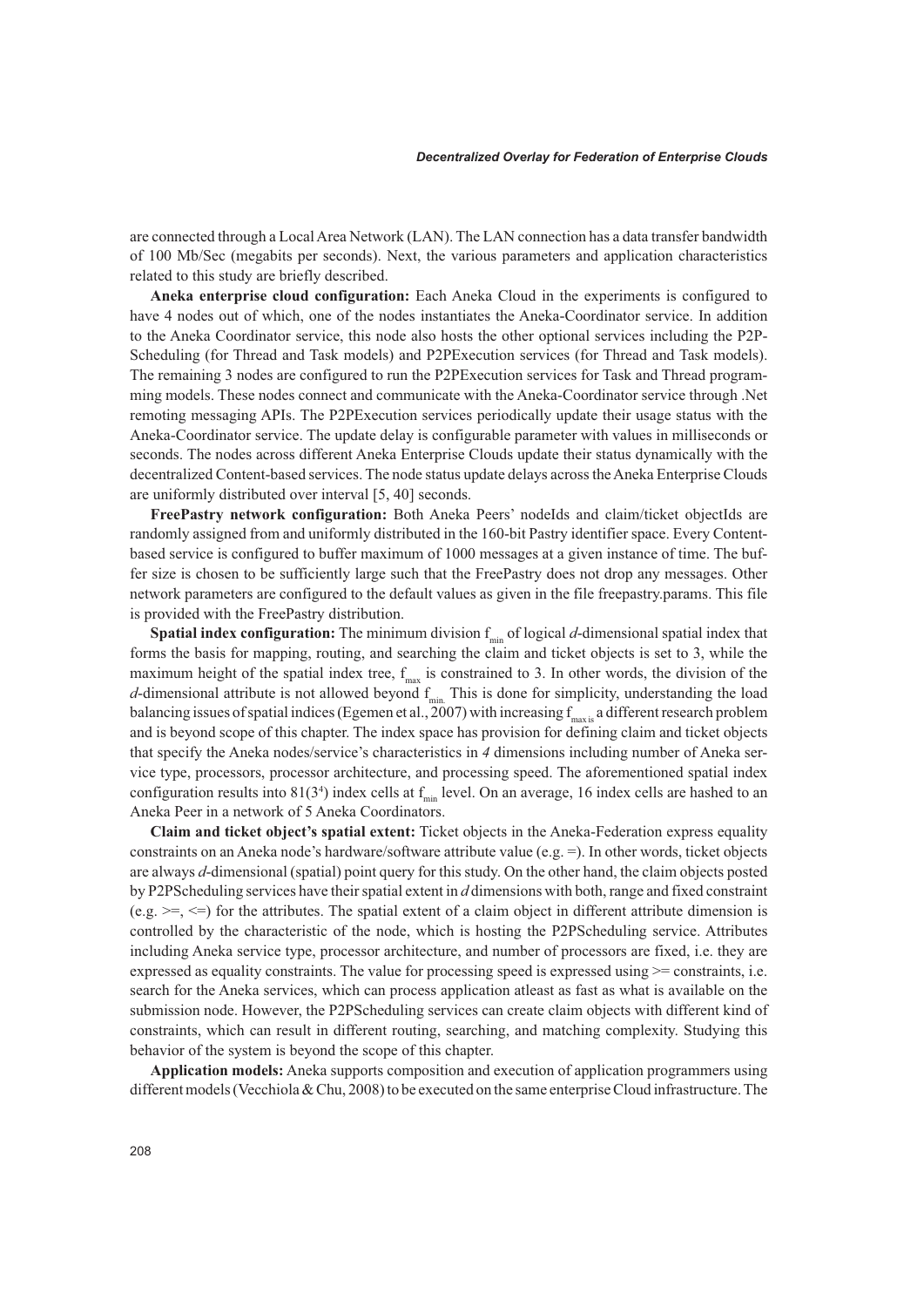experimental evaluation in this chapter considers simultaneous execution of applications programmed using Task and Thread models. The Task model defines an application as a collection of one or more tasks, where each task represents an independent unit of execution. Similarly, the Thread model defines an application as a collection of one or more independent threads. Both models can be successfully utilized to compose and program embarrassingly parallel programs (parameter sweep applications). The Task model is more suitable for cloud enabling the legacy applications, while the Thread model fits better for implementing and architecting new applications, algorithms on clouds since it gives finer degree of control and flexibility as regards to runtime control.

To demonstrate the effectiveness of the Aneka-Federation platform with regards to: (i) ease of heterogeneous application composition flexibility; (ii) different programming model supportability; and (iii) concurrent scheduling feasibility of heterogeneous applications on shared Cloud computing infrastructure, the experiments are run based on the following applications:

- **Persistence of Vision Raytracer (2008):** This application is cloud enabled using the Aneka Task programming model. POV-Ray is an image rendering application that can create very complex and realistic three dimensional models. Aneka POV-Ray application interface allows the selection of a model, the dimension of the rendered image, and the number of independent tasks into which rendering activities have to be partitioned. The task partition is based on the values that a user specifies for parameter rows and columns on the interface. In the experiments, the values for the rows and the columns are varied over the interval [5 x 5, 13 x 13] in steps of 2.
- **Mandelbrot Set (2008):** Mathematically, the Mandelbrot set is an ordered collection of points in the complex plane, the boundary of which forms a fractal. Aneka implements and cloud enables the Mandelbrot fractal calculation using the Thread programming model. The application submission interface allows the user to configure number of horizontal and vertical partitions into which the fractal computation can be divided. The number of independent thread units created is equal to the horizontal x vertical partitions. For evaluations, we vary the values for horizontal and vertical parameters over the interval  $[5 \times 5, 13 \times 13]$  in steps of 2. This configuration results in 5 observation points.

## **Results and Discussion**

To measure the performance of Aneka-Federation system as regards to scheduling, we quantify the response time metric for the POV-Ray and Mandelbrot applications. The response time for an application is computed by subtracting the output arrival time of the last task/thread in the execution list from the time at which the application is submitted. The observations are made for different application granularity (sizes) as discussed in the last Section.

Figure 12 depicts the results for response time in seconds with increasing granularity for the POV-Ray application. The users at Aneka Cloud 1, 3, 4 submit the applications to their respective Aneka Coordinator services (refer to the Figure 11). The experiment results show that the POV-Ray application submitted at Aneka Cloud 1 experienced comparatively lesser response times for its POV-Ray tasks as compared to the ones submitted at Aneka Cloud 3 and 4. The fundamental reasons behind this behavior of system is that the spatial extent and attribute constraints of the resource claim objects posted by the P2PTaskScheduling service at Aneka Cloud 1. As shown in Figure 11, every Aneka Cloud offers processors of type "Intel" with varying speed. Based on the in the previous Section, the processing speed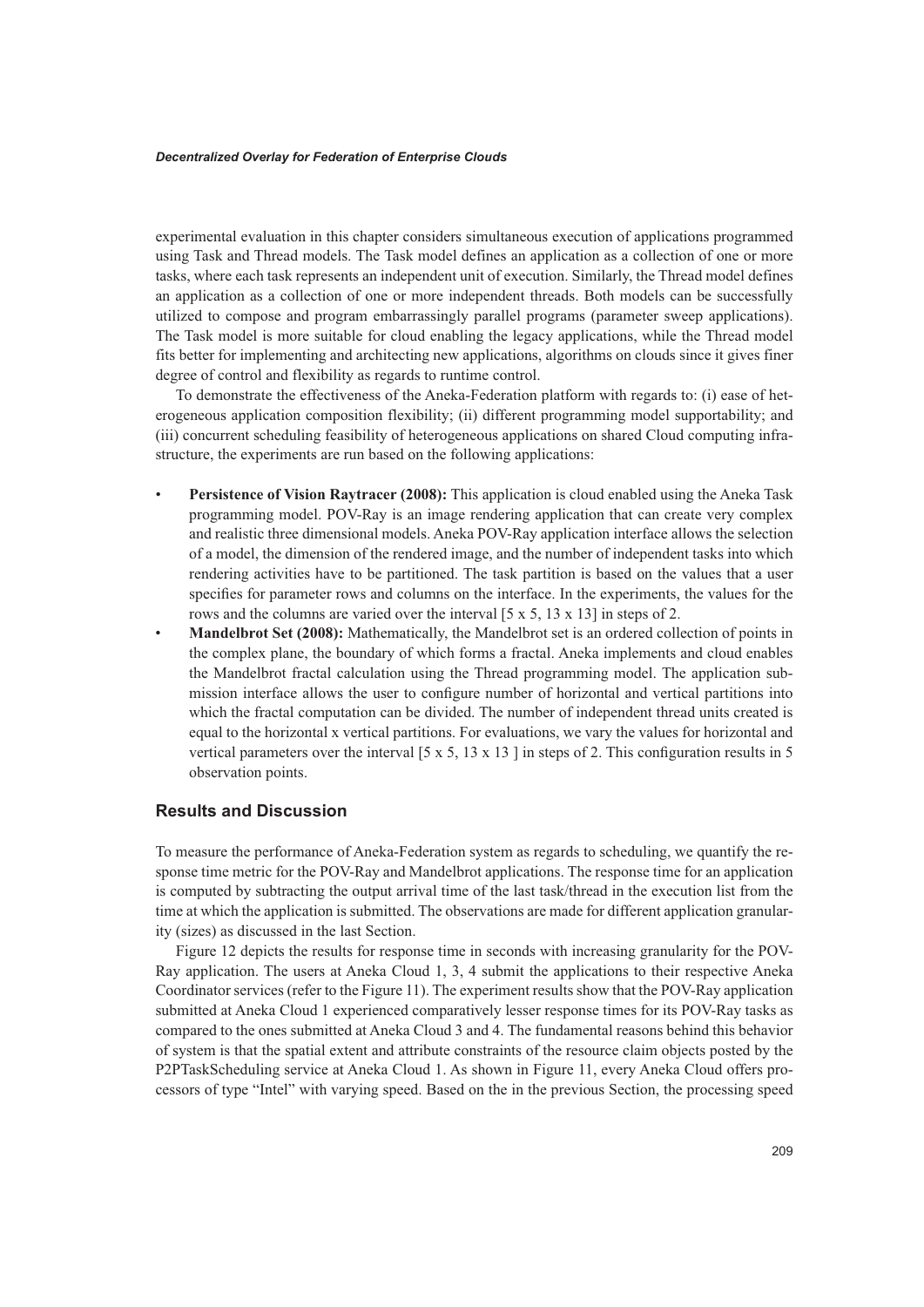

*Figure 12. POV-Ray application: Response time (secs) vs. problem size*

is expressed using  $\geq$  constraints, which means that the application submitted in the Aneka Enterprise Clouds, 1 and 2 (processing speed = 2.4 GHz), can be executed on any of the nodes in the enterprise Clouds 1, 2, 3, 4, and 5.

However, the application submitted at Aneka Clouds 3 and 4 can be executed only on Clouds 3, 4, and 5. Accordingly, the application submitted in Aneka Cloud 3 can only be processed locally as the spatial dimension and processing speed for the resource claim objects specifies constraints as  $\geq$  3.5 GHz. Due to these spatial constraints on the processing speed attribute value, the application in different Clouds gets access to varying Aneka node pools that result in different levels of response times.

*Figure 13. Mandelbrot application: Response time (Secs) vs. problem size*

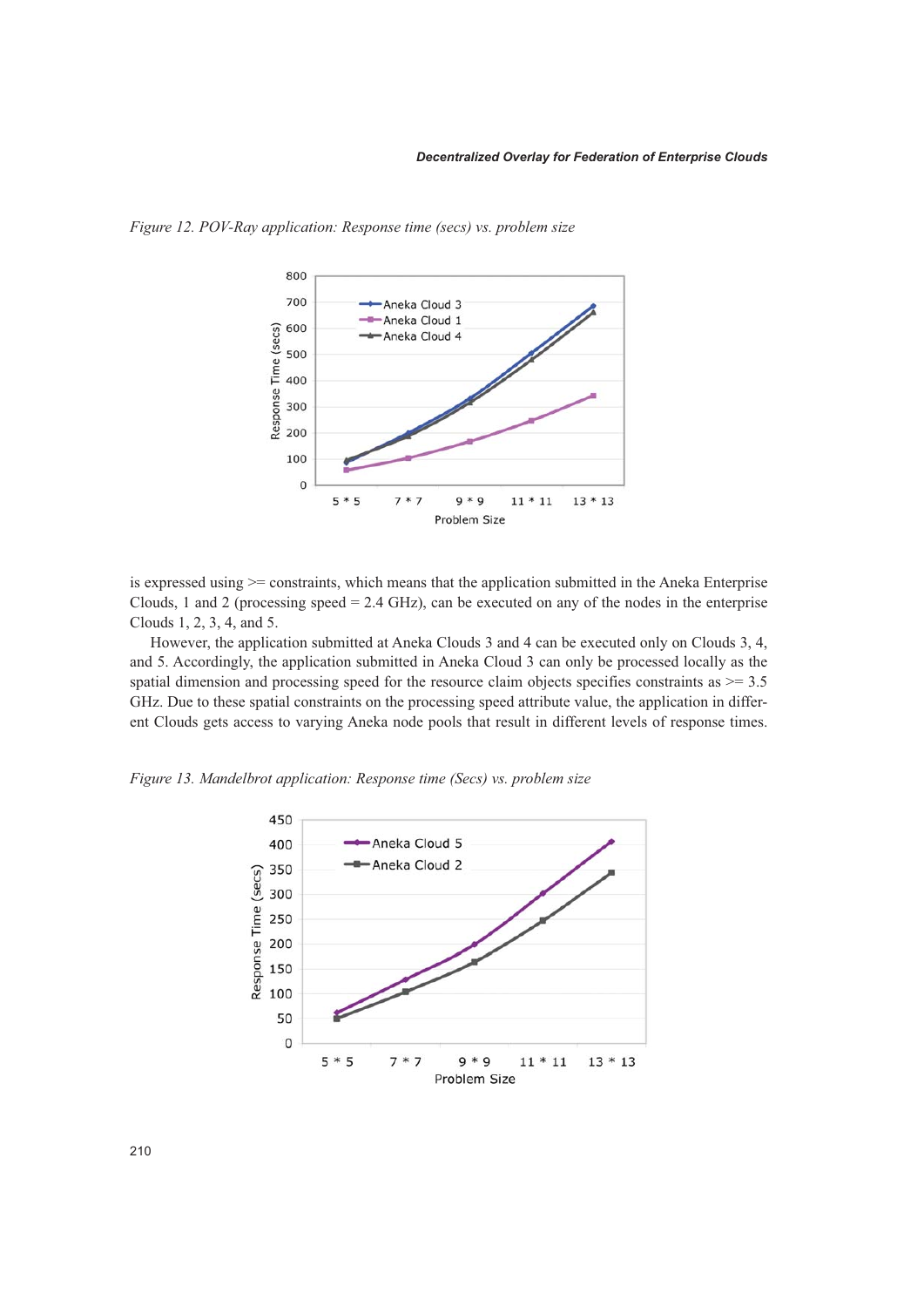

*Figure 14. P2PTaskExecution service: Time (secs) vs. number of jobs completed*

For the aforementioned arguments, it can be seen in Figure 12 and Figure 13 (Mandelbrot applications) that applications at Aneka Clouds 1 and 2 have relatively better response times as compared to the ones submitted at Aneka Cloud 3, 4, and 5.

Figure 14 and Figure 15 present the results for the total number of jobs processed in different Aneka Clouds by their P2PTaskExecution and P2PThreadExectuion services. The results show that the P2PTaskExecution and P2PThreadExecution services hosted within the Aneka Clouds 3, 4, and 5 processes relatively more jobs as compared to those hosted within Aneka Clouds 1 and 2. This happens due to the spatial constraint on the processing speed attribute value in the resource claim object posted by different P2PScheduling (Task/Thread) services across the Aneka Clouds. As Aneka Cloud 5 offers the fastest processing speed (within the spatial extent of all resource claim objects in the system), it

*Figure 15. P2PThreadExecution service: Time (secs) vs. number of jobs completed*

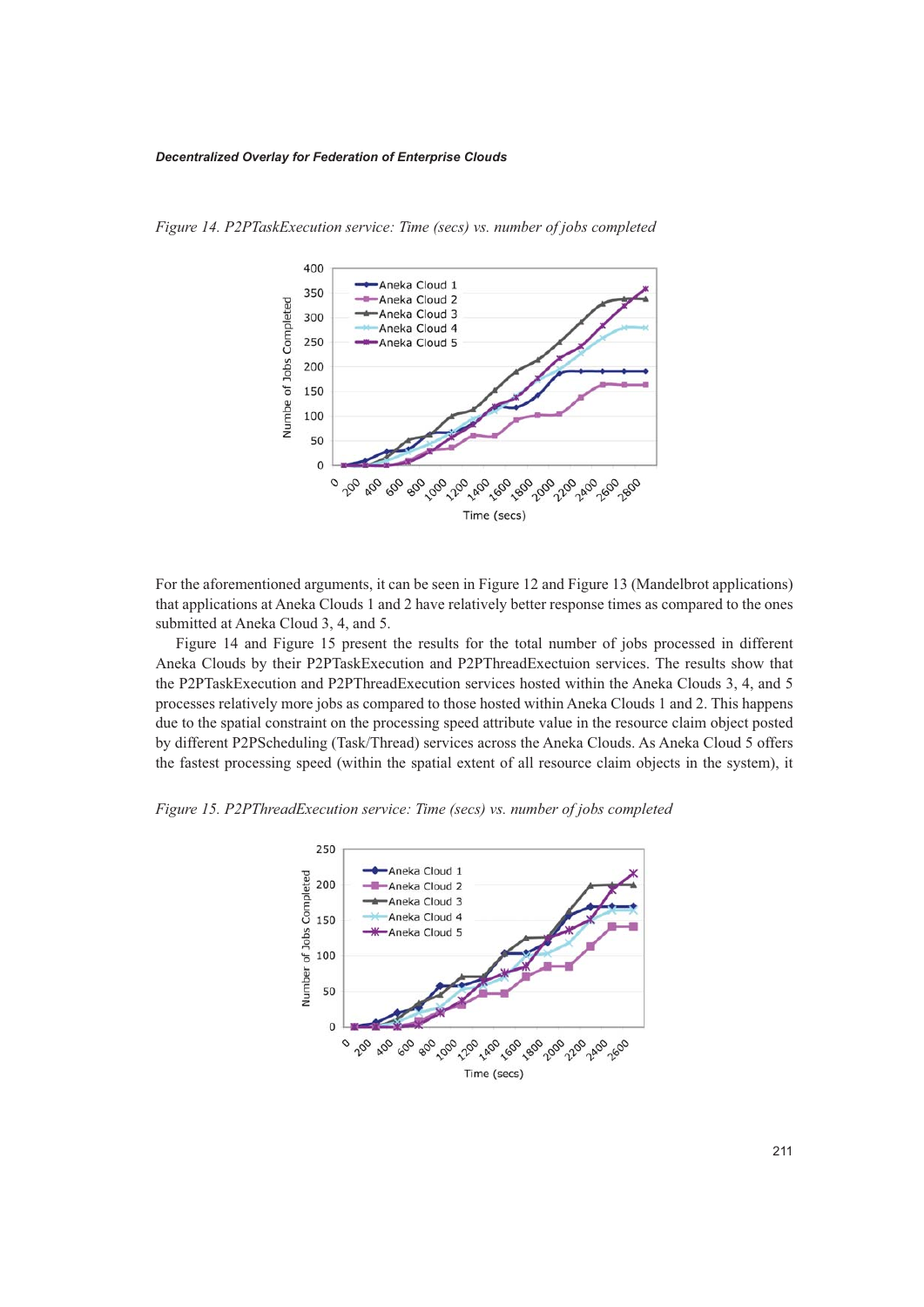

*Figure 16. Enterprise Cloud Id vs. job %*

processes more jobs as compared to other Aneka Clouds in the federation (see Figure 14 and Figure 15). Thus, in the proposed Aneka-Federation system, the spatial extent for resource attribute values specified by the P2PScheduling services directly controls the job distribution and application response times in the system.

Figure 16 shows the aggregate percentage of task and thread jobs processed by the nodes of the different Aneka Clouds in the federation. As mentioned in our previous discussions, Aneka Clouds 3, 4, and 5 ends up processing larger percentage for both Task and Thread application composition models. Together they process approximately 140% of total 200% jobs (100% task + 100% thread) in the federation.

# **RELATED WORK**

Volunteer computing systems including SETI@home (Anderson, Cobb, Korpela, Lebofsky, & Werthimer, 2002) and BOINC (Anderson, 2004) are the first generation implementation of public resource computing systems. These systems are engineered on the traditional master/worker model, wherein a centralized scheduler/coordinator is responsible for scheduling, dispatching tasks and collecting data from the participant nodes in the Internet. These systems do not provide any support for multi-application and programming models, a capability which is inherited from the Aneka to the Aneka-Federation platform. Unlike SETI@home and BOINC, Aneka-Federation creates a decentralized overlay of Aneka Enterprise Clouds. Further, Aneka-Federation allows submission, scheduling, and dispatching of application from any Aneka-Coordinator service in the system, thus giving every enterprise Cloud site autonomy and flexibility as regards to decision making.

OurGrid (Andrade et al., 2003) is a peer-to-peer middleware infrastructure for creating an Internetwide enterprise Grid computing platform. The message routing and communication between the OurGrid sites is done via broadcast messaging primitive based on the JXTA (Gong, 2001) substrate. ShareGrid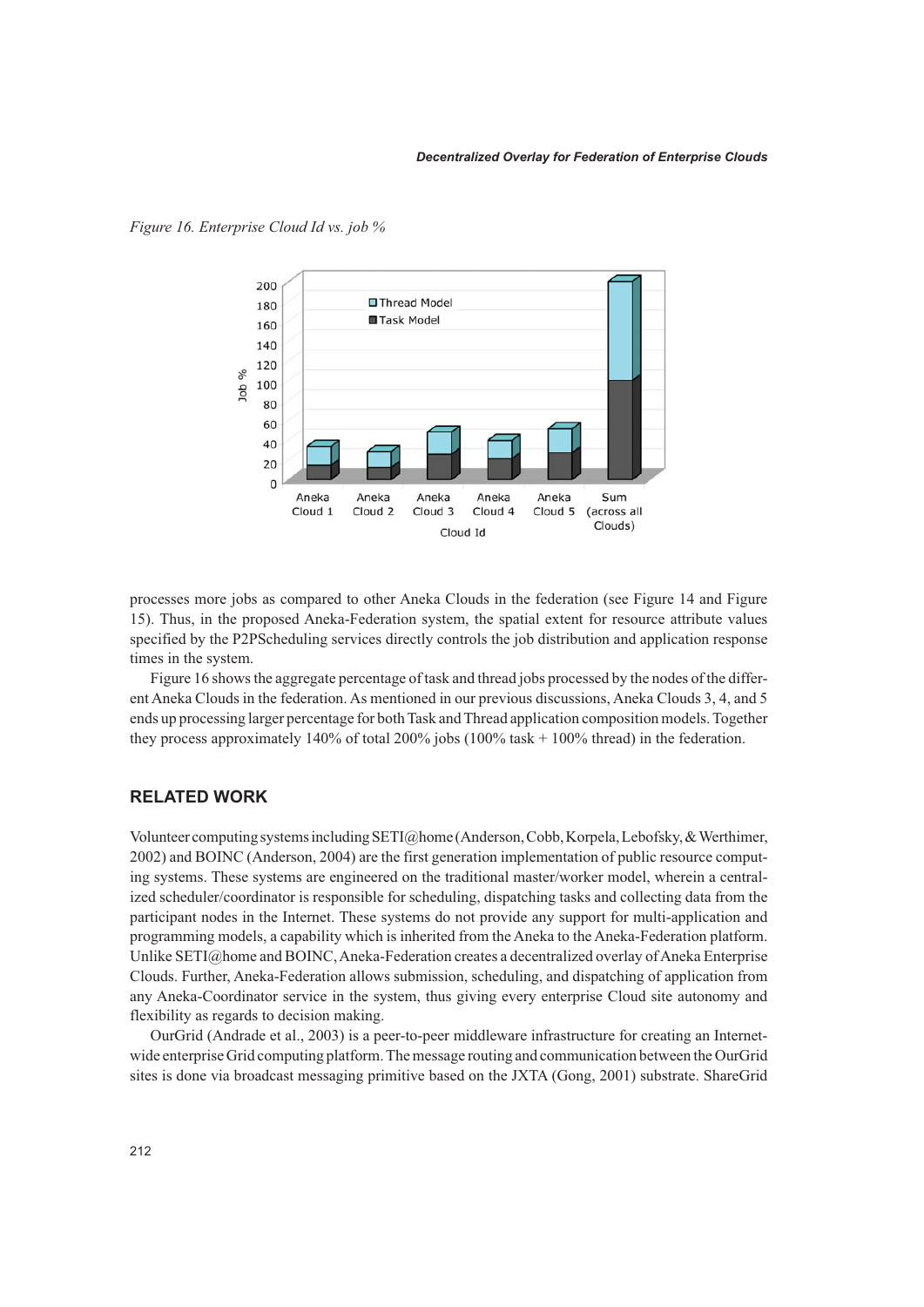Project (2008) extends the OurGrid infrastructure with fault-tolerance scheduling capability by replication tasks across a set of available nodes. In contrast to the OurGrid and the ShareGrid, Aneka-Federation implements a coordinated scheduling protocol by embedding a d-dimensional index over a DHT overlay, which makes the system highly scalable and guarantees deterministic search behavior (unlike JXTA). Further, the OurGrid system supports only the parameter sweep application programming model, while the Aneka-Federation supports more general programming abstractions including Thread, Task, and Dataflow.

Peer-to-Peer Condor flock system (Butt et al., 2003) aggregates Internet-wide distributed condor work pools based on the Pastry overlay (Rowstron et al., 2001). The site managers in the Pastry overlay accomplish the load-management by announcing their available resources to all sites, who's Identifiers (IDs) appear in the routing table. An optimized version of this protocol proposes recursively propagating the load-information to the sites who's IDs are indexed by the contacted site's routing table. The scheduling coordination in an overlay is based on probing each site in routing table for resource availability. The probe message propagates recursively in the network until a suitable node is located. In the worst case, the number of messages generated due to recursive propagation can result into broadcast communication. In contrast, Aneka-Federation implements more scalable, deterministic and flexible coordination protocol by embedding a logical d-dimensional index over DHT overlay. The *d*-dimensional index gives the Aneka-Federation the ability to perform deterministic search for Aneka services, which are defined based on the complex node attributes (CPU type, speed, service type, utilization).

XtermWeb-CH (Abdennadher & Boesch, 2005) extends the XtermWeb project (Fedak, Germain, Neri, & Cappello, 2002) with the functionalities such as peer-to-peer communication among the worker nodes. However, the core scheduling and management component in XtermWeb-CH, which is called the coordinator, is a centralized service that has a limited scalability. G2-P2P (Mason & Kelly, 2005) uses the Pastry framework to create a scalable cycle-stealing framework. The mappings of objects to nodes are done via Pastry routing method. However, the G2-P2P system does not implement any specific scheduling or load-balancing algorithm that can take into account the current application load on the nodes and based on that perform runt-time load-balancing. In contrast, the Aneka-Federation realizes a truly decentralized, cooperative and coordinated application scheduling service that can dynamically allocate applications to the Aneka services/nodes without over-provisioning them.

#### **CONCLUSION AND FUTURE DIRECTIONS**

The functionality exposed by the Aneka-Federation system is very powerful, and our experimental results on real test-bed prove that it is a viable technology for federating high throughput Aneka Enterprise Cloud systems. One of our immediate goals is to support substantially larger Aneka-Federation setups than the ones used in the performance evaluations. We intend to provide support for composing more complex application models such as e-Research workflows that have both compute and data node requirement. The resulting Aneka-Federation infrastructure will enable new generation of application composition environment where the application components, Enterprise Clouds, services, and data would interact as peers.

There are several important aspects of this system that require further implementation and future research efforts. One such aspect being developing fault-tolerant (self-healing) application scheduling algorithms that can ensure robust executions in the event of concurrent failures and rapid join/leave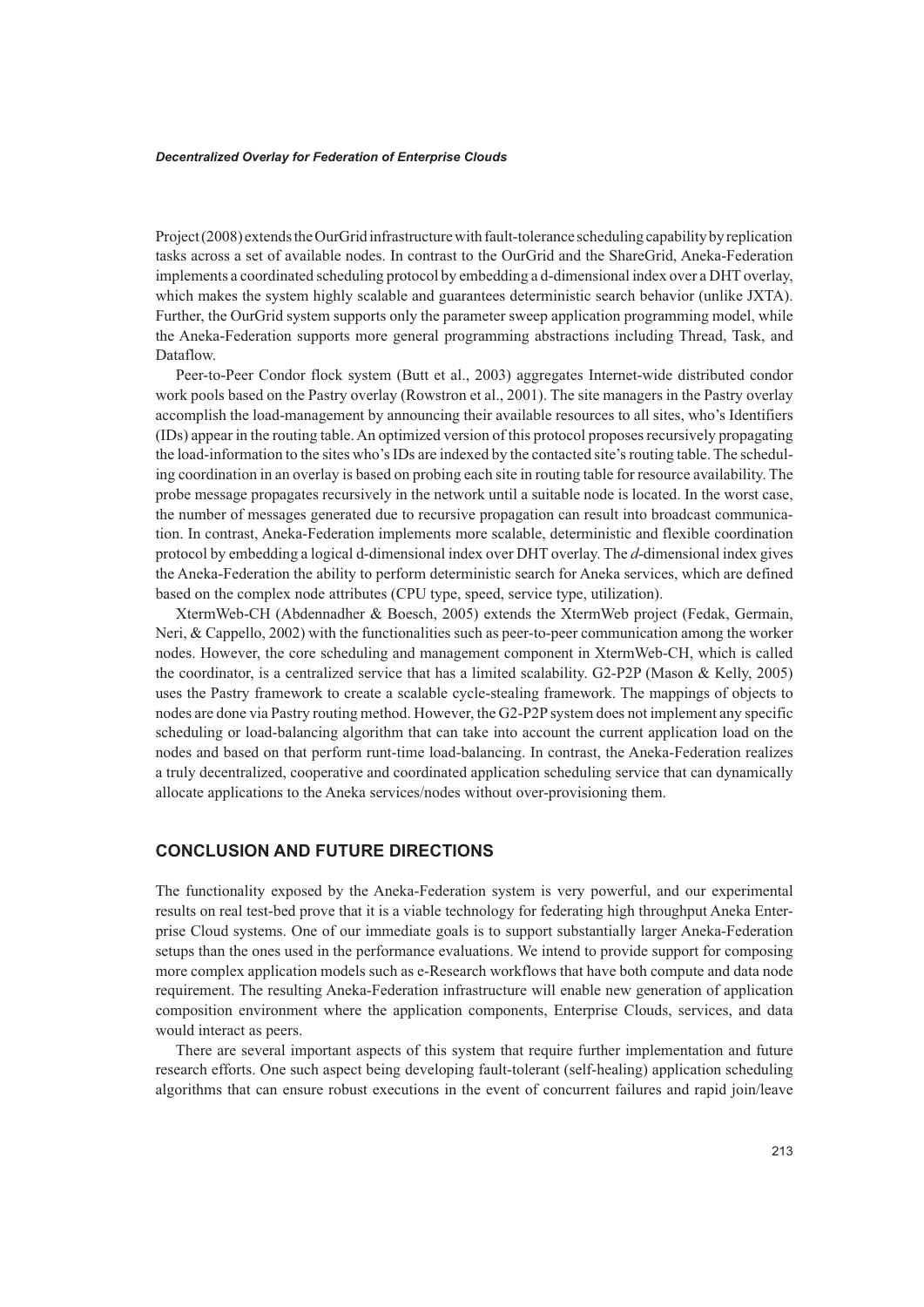operations of enterprise Clouds/Cloud nodes in decentralized Aneka-Federation overlay. Other important design aspect that we would like to improve is ensuring a truly secure (self-protected) Aneka-Federation infrastructure based on peer-to-peer reputation and accountability models.

# **ACKNOWLEDGMENT**

The authors would like to thank Australian Research Council (ARC) and the Department of Innovation, Industry, Science, and Research (DIISR) for supporting this research through the Discovery Project and International Science Linkage grants respectively. We would also like to thank Dr. Tejal Shah, Dr. Sungjin Choi, Dr. Christian Vecchiola, and Dr. Alexandre di Costanzo for proofreading the initial draft of this chapter. The chapter is partially derived from our previous publications (Ranjan, 2007).

## **REFERENCES**

Abdennadher, N., & Boesch, R. (2005). Towards a peer-to-peer platform for high performance computing. In HPCASIA'05 *Proceedings of the Eighth International Conference in High-Performance Computing in Asia-Pacific Region*, (pp. 354-361). Los Alamitos, CA: IEEE Computer Society. Retrieved from http:// doi.ieeecomputersociety.org/10.1109/HPCASIA.2005.98

Amazon Elastic Compute Cloud. (2008, November). Retrieved from http://www.amazon.com/ec2

Anderson, D. P. (2004). BOINC: A system for public-resource computing and storage. In Grid'04 *Proceedings of the Fifth IEEE/ACM International Workshop on Grid Computing*, (pp. 4-10). Los Alamitos, CA: IEEE Computer Society. Retrieved from http://dx.doi.org/10.1109/GRID.2004.14

Anderson, D. P., Cobb, J., Korpela, E., Lebofsky, M., & Werthimer, D. (2002). SETI@home: An experiment in public-resource computing. *Communications of the ACM, 45*(11), 56-61. New York: ACM Press. Retrieved from http://doi.acm.org/10.1145/581571.581573

Andrade, N., Cirne, W., Brasileiro, F., & Roisenberg, R. (2003, October). OurGrid: An approach to easily assemble grids with equitable resource sharing. In JSSPP'03 *Proceedings of the 9th Workshop on Job Scheduling Strategies for Parallel Processing* (LNCS). Berlin/Heidelberg, Germany: Springer. doi: 10.1007/10968987

Butt, A. R., Zhang, R., & Hu, Y. C. (2003). A self-organizing flock of condors. In SC '03 *Proceedings of the ACM/IEEE Conference on Supercomputing*, (p. 42). Los Alamitos, CA: IEEE Computer Society. Retrieved from http://doi.ieeecomputersociety.org/10.1109/SC.2003.10031

Buyya, R., Yeo, C. S., & Venugopal, S. (2008, September). Market-oriented cloud computing: vision, hype, and reality for delivering it services as computing utilities. In HPCC'08 *Proceedings of the 10th IEEE International Conference on High Performance Computing and Communications*. Los Alamitos, CA: IEEE CS Press.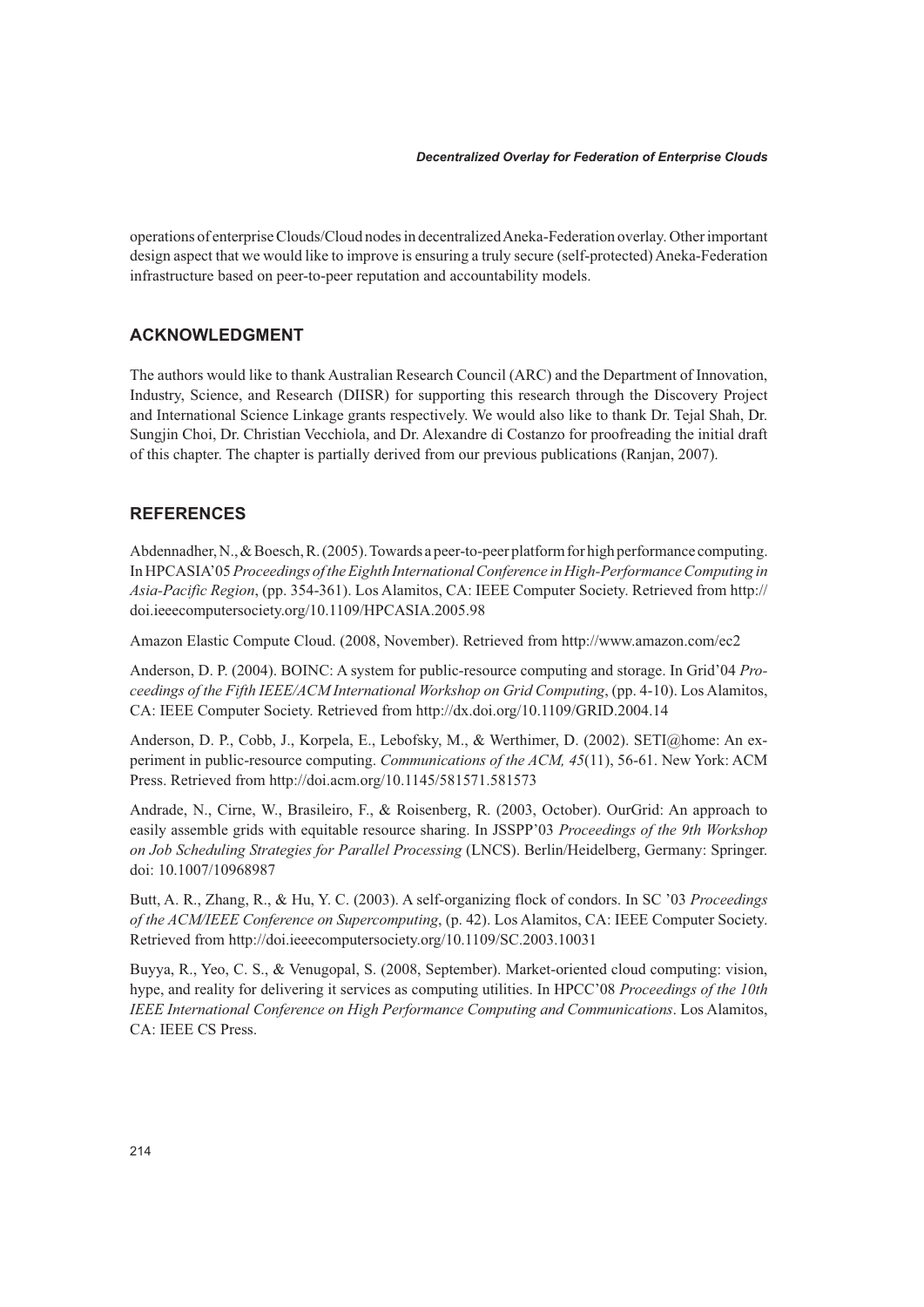Chu, X., Nadiminti, K., Jin, C., Venugopal, S., & Buyya, R. (2007, December). Aneka: Next-generation enterprise grid platform for e-science and e-business applications, e-Science'07: In *Proceedings of the 3rd IEEE International Conference on e-Science and Grid Computing,* Bangalore, India (pp. 151-159). Los Alamitos, CA: IEEE Computer Society Press. For more information, see http://doi.ieeecomputersociety.org/10.1109/E-SCIENCE.2007.12

Dabek, F., Zhao, B., Druschel, P., Kubiatowicz, J., & Stoica, I. (2003). Towards a common API for structured peer-to-peer overlays. In IPTPS03 *Proceedings of the 2nd International Workshop on Peerto-Peer Systems*, (pp. 33-44). Heidelberg, Germany: SpringerLink. doi: 10.1007/b11823

Fedak, G., Germain, C., Neri, V., & Cappello, F. (2002, May). XtremWeb: A generic global computing system. In CCGRID'01: *Proceeding of the First IEEE Conference on Cluster and Grid Computing, workshop on Global Computing on Personal Devices*, Brisbane, (pp. 582-587). Los Alamitos, CA: IEEE Computer Society. Retrieved from http://doi.ieeecomputersociety.org/10.1109/CCGRID.2001.923246

Fowler, M. (2008, November). Inversion of control containers and the dependency injection pattern. Retrieved from http://www.martinfowler.com/articles/injection.html

FreePastry. (2008, November). Retrieved from http://freepastry.rice.edu/FreePastry

Gong, L. (2001, June). JXTA: A network programming environment. *IEEE Internet Computing, 5*(3), 88-95. Los Alamitos, CA: IEEE Computer Society. Retrieved from http://doi.ieeecomputersociety. org/10.1109/4236.93518

Google App Engine. (2008, November). Retrieved from http://appengine.google.com

Gupta, A., Sahin, O. D., Agarwal, D., & El Abbadi, A. (2004). Meghdoot: Content-based publish/ subscribe over peer-to-peer networks. In Middleware'04 *Proceedings of the 5th ACM/IFIP/USENIX International Conference on Middleware*, (pp. 254-273). Heidelberg, Germany: SpringerLink. doi: 10.1007/b101561.

Luther, A., Buyya, R., Ranjan, R., & Venugopal, S. (2005, June). Alchemi: A. NET-based enterprise grid computing system, In ICOMP'05 *Proceedings of the 6th International Conference on Internet Computing,* Las Vegas, USA.

Mandelbrot Set. (2008, November). Retrieved from http://mathworld.wolfram.com/MandelbrotSet. html.

Mason, R., & Kelly, W. (2005). G2-p2p: A fully decentralized fault-tolerant cycle-stealing framework. In R. Buyya, P. Coddington, and A. Wendelborn, (Eds.), In *AusGrid'05 Australasian Workshop on Grid Computing and e-Research*, Newcastle, Australia, (Vol. 44 of CRPIT, pp. 33-39).

Microsoft Live Mesh. (2008, November). Retrieved from http://www.mesh.com.

Parashar, M., & Hariri, S. (Eds.). (2007). Autonomic computing: Concepts, infrastructures, and applications. Boca Raton, FL: CRC Press, Taylor and Francis Group.

Persistence of Vision Raytracer. (2008, November). Retrieved from http://www.povray.org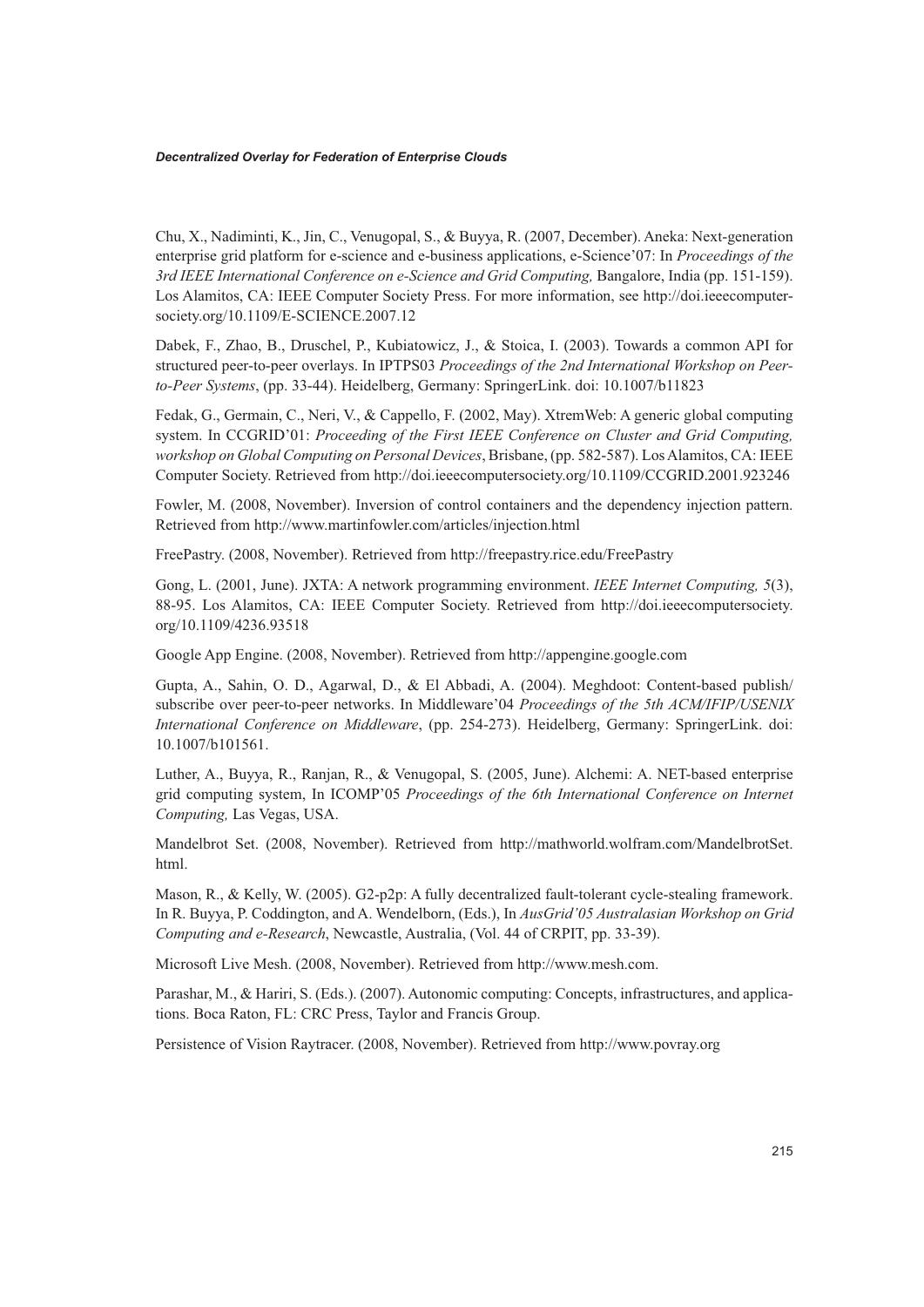Ranjan, R. (2007, July). Coordinated resource provisioning in federated grids. Doctoral thesis, The University of Melbourne, Australia.

Ranjan, R., Harwood, A., & Buyya, R. (2008, July). Peer-to-peer resource discovery in global grids: A tutorial. IEEE Communication Surveys and Tutorials (COMST), 10(2), 6-33. New York: IEEE Communications Society Press. doi:doi:10.1109/COMST.2008.4564477

Ranjan, R., Harwood, A., & Buyya, R. (2008). Coordinated load management in peer-to-peer coupled federated grid systems. (Technical Report GRIDS-TR-2008-2). Grid Computing and Distributed Systems Laboratory, The University of Melbourne, Australia. doi: http://www.gridbus.org/reports/CoordinatedGrid2007.pdf

Ratnasamy, S., Francis, P., Handley, M., Karp, R., & Schenker, S. (2001). A scalable content-addressable network. In SIGCOMM'01 *Proceedings of the 2001 Conference on Applications, Technologies, Architectures, and Protocols for Computer Communications*, (pp. 161-172). New York: ACM Press. Retrieved from http://doi.acm.org/10.1145/ 383059.383072

Rowstron, A., & Druschel, P. (2001). Pastry: Scalable, decentralized object location, and routing for large-scale peer-to-peer systems. In Middleware'01 *Proceedings of the IFIP/ACM International Conference on Distributed Systems Platforms*, (pp. 329-350). Heidelberg, Germany: SpringerLink. doi: 10.1007/3-540-45518-3

Samet, H. (2008, November). *The design and analysis of spatial data structures*. New York: Addison-Wesley Publishing Company.

ShareGrid Project. (2008, November). Retrieved from http://dcs.di.unipmn.it/sharegrid.

Spring.NET. (2008, November). Retrieved from http://www.springframework.net.

Stoica, I., Morris, R., Karger, D., Kaashoek, M. F., & Balakrishnan, H. (2001). Chord: A scalable peerto-peer lookup service for internet applications. In SIGCOMM'01 *Proceedings of the 2001 Conference on Applications, Technologies, Architectures, and Protocols for Computer Communications,* (pp. 149 – 160). New York: ACM Press. Retrieved from http://doi.acm.org/10.1145/383059.383071

Tanin, E., Harwood, A., & Samet, H. (2007). Using a distributed quadtree index in peer-to-peer networks. [Heidelberg, Germany: SpringerLink.]. *The VLDB Journal*, *16*(2), 165–178. doi:. doi:10.1007/ s00778-005-0001-y

Vecchiola, C., & Chu, X. (2008). *Aneka tutorial series on developing task model applications.* (Technical Report). Grid Computing and Distributed Systems Laboratory, The University of Melbourne, Australia.

Zhang, X., Freschl, J. L., & Schopf, J. M. (2003, June). A performance study of monitoring and information services for distributed systems. In HPDC'03: Proceedings of the Twelfth International Symposium on High Performance Distributed Computing, (pp. 270-281). Los Alamitos, CA: IEEE Computer Society Press.

Zhao, B. Y., Kubiatowicz, J. D., & Joseph, A. D. (2001, April). Tapestry: An infrastructure for Faulttolerant wide-area location and routing. Technical Report UCB/CSD-01-1141, UC Berkeley, USA.